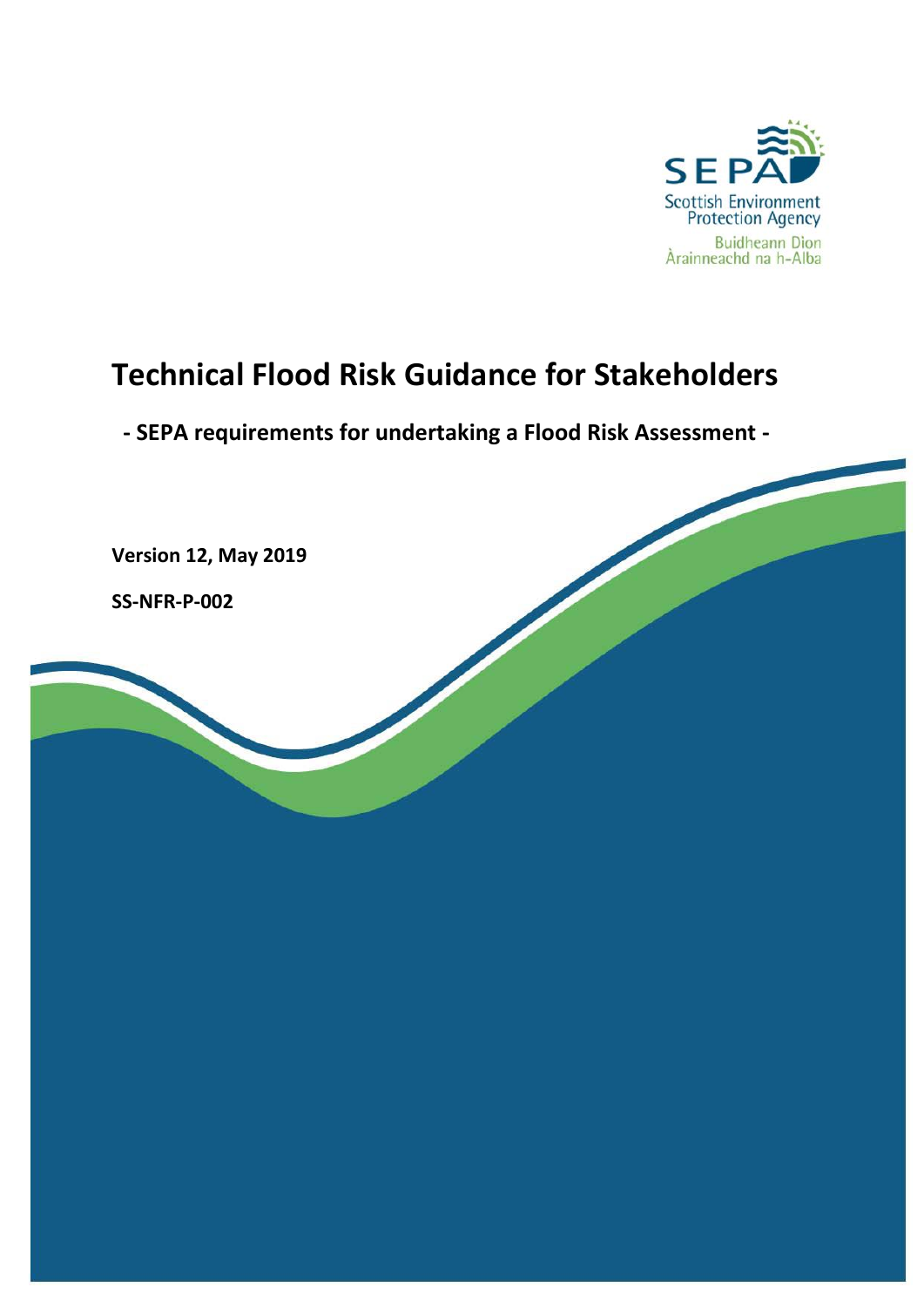#### **Contents**

- **1. Introduction**
- **2. SEPA Flood Maps**
- **3. Requirements for Flood Risk Assessment (FRA)**
	- **3.1 Introduction**
	- **3.2 Minimum Requirements for Flood Risk Assessment**
	- **3.3 Detailed Flood Risk Assessment**
- **4. Guidance for Fluvial Design Flow Estimation**
	- **4.1 Introduction**
	- **4.2 FEH Statistical Method**
	- **4.3 FEH Rainfall-Runoff Method**
	- **4.4 Revitalised Flood Hydrograph Method (ReFH2)**
- **5. Guidance for Hydraulic Modelling**
	- **5.1 Introduction**
	- **5.2 Requirements for Hydraulic Modelling Studies**
	- **5.3 1D Hydraulic Modelling**
	- **5.4 2D Hydraulic Modelling**
- **6. Guidance for Coastal Flood Risk Assessment**
	- **6.1 Introduction**
	- **6.2 Coastal Flood Levels**
	- **6.3 Freeboard and Climate Change**
	- **6.4 Coastal Flood Modelling**
	- **6.5 Joint Probability Analysis**
- **7. Surface Water**
	- **7.1 Introduction**
	- **7.2 Guidance for Surface Water Modelling**
		- **7.2.1 Hydrological Parameters**
		- **7.2.2 Digital Terrain Model**
		- **7.2.3 Model Verification**
- **8. Groundwater**
- **9. Land Raising and Compensatory Storage**
	- **9.1 Introduction**
	- **9.2 Compensatory Storage Proposals**
	- **9.3 Modelling Issues**
- **Appendix 1: SEPA Flood Risk Assessment Checklist**
- **Appendix 2: Sources of Flooding**
- **Appendix 3: Potential Sources of Flood Risk Information**
- **Appendix 4: Flood Probability**
- **Appendix 5: Glossary**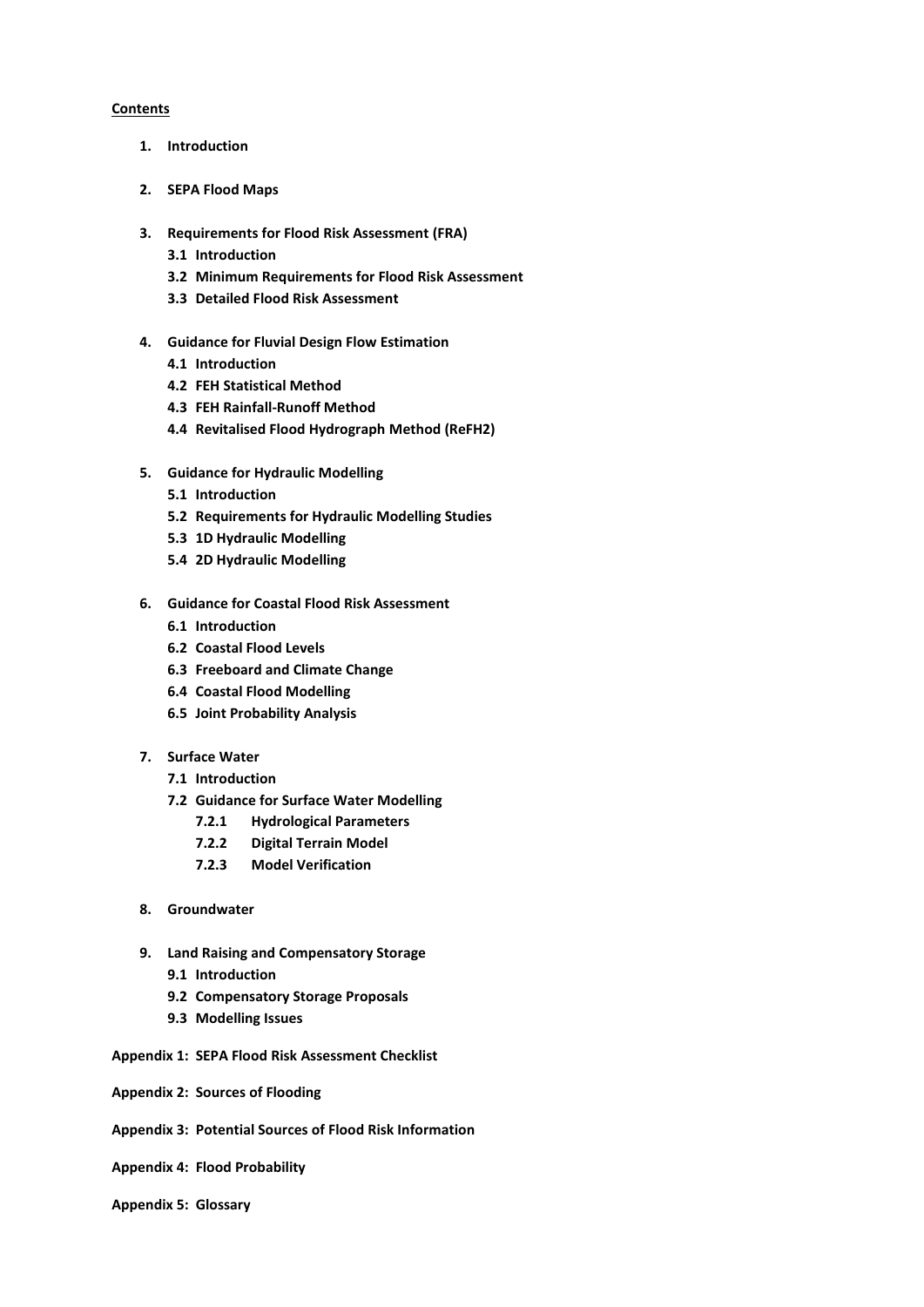# **1. Introduction**

This document is designed to outline what information SEPA requires to be submitted as part of a Flood Risk Assessment (FRA) and to outline methodologies that may be appropriate for design flow estimation (hydrological modelling) and hydraulic modelling. The complexity of the FRA required will reflect the nature of the flooding problems, the mechanisms of flooding, and the characteristics of the site, rather than the complexity or scale of the proposed development. An FRA should be undertaken where any available information indicates there may be a risk of flooding to the site, or development of the site may increase risk elsewhere. The FRA must include sufficient information to provide a robust assessment of flood risk. The Planning Authority ultimately determines the requirement for an FRA to be undertaken.

SEPA is an independent advisor on flood risk within the context of National Planning Policy. This includes a statutory role to provide flood risk advice for certain consultations. In line with the [SEPA-](https://www.sepa.org.uk/media/136143/sepa-planning-authority-protocol-41.pdf)[Planning Authority Protocol \(Policy 41\),](https://www.sepa.org.uk/media/136143/sepa-planning-authority-protocol-41.pdf) where SEPA receives an FRA in connection to a planning application that raises fluvial or coastal flooding issues, it will:

- Audit the FRA and advise on the soundness of the data used, methodology, conclusions, and recommendations proposed.
- Provide its own advice and comment on flood risk to the Planning Authority based on the audited FRA, and any other information held by or available to SEPA and reviewed in line with [Scottish Planning Policy](http://www.gov.scot/Publications/2014/06/5823) and the [Flood Risk Management \(Scotland\) Act 2009.](https://www.legislation.gov.uk/asp/2009/6/pdfs/asp_20090006_en.pdf)

The cornerstone of sustainable flood risk management is the avoidance of flood risk in the first instance. Flood Risk and Land Use Planning have a crucial role to play in ensuring that, wherever possible, a sustainable approach is taken towards flood risk management and the functional floodplain is protected. The clear presentation of data will enable an improved review and response time to Planning Authorities. SEPA therefore recommends that this document is reviewed and the guidance followed to ensure that appropriate techniques are applied, and sufficient information is supplied to avoid unnecessary delays in the planning process.

This document is intended to assist developers in carrying out site specific FRAs to inform land use planning. SEPA have provided other guidance that may be more appropriate depending on the requirements of the study in question:

- A Strategic Flood Risk Assessment (SFRA) is designed for the purposes of informing the development plan process (Local Development Plans). A SFRA involves the collection, analysis and presentation of all existing flood risk information for the area of interest. A SFRA would present a strategic overview of flood risk without necessarily meeting the reporting requirements of a detailed site specific FRA. SEPA have prepared guidance on undertaking [Strategic Flood Risk Assessments.](https://www.sepa.org.uk/media/143351/lups-gu23-strategic-flood-risk-assessment-sepa-technical-guidance-to-support-development-planning.pdf)
- SEPA have also prepared [Flood Modelling Guidance for Responsible Authorities](https://www.sepa.org.uk/media/219653/flood_model_guidance_v2.pdf) that is designed to support those key partners who are responsible for developing and commissioning flood studies in respect of flood risk management planning. It provides guidance on where uncertainty may arise in flood modelling and how it may be managed through the modelling process so that it can inform appropriate decisions. Responsible Authorities are encouraged to refer their contractors to that guidance to promote compliance with best practice.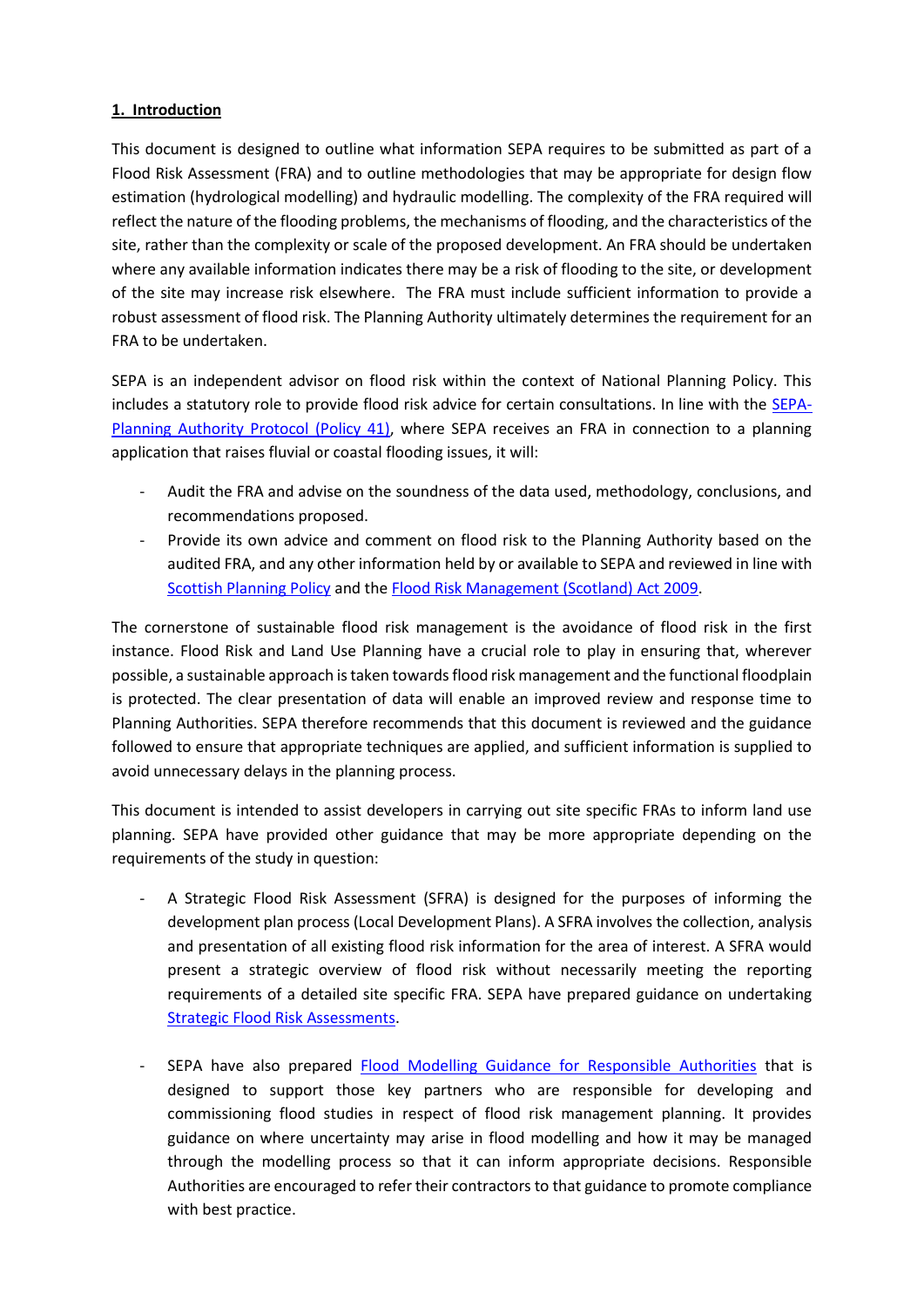## **2. SEPA Flood Maps**

The SEPA Flood Maps are intended as a high-level tool to support decision making for flood risk management, and land use planning at a strategic level. The SEPA Flood Maps have been produced following a consistent, nationally applied methodology for catchment areas equal or greater than 3km<sup>2</sup> using a Digital Terrain Model (DTM) to define river corridors and low-lying coastal land. Small watercourses with catchments less than  $3km^2$  will not be identified by the fluvial extent of the SEPA Flood Maps. Small watercourses are poorly understood with respect to the severity of the flood hazard that can be generated on a catchment of this scale. Therefore, if a small watercourse has not been identified by the SEPA Flood Maps, this should not be interpreted as there being an absence of risk.

SEPA's Coastal Flood Maps are based on the astronomical tide level plus a surge factor, but do not include wave action or wave overtopping. In some areas in Scotland, the maps are based on more detailed modelling.

The flood extents shown by the SEPA Flood Maps are indicative in nature. The flood extents shown do not fully take account of structures such as culverts, bridges and that can influence local flooding. The SEPA Flood Maps do not account for fluvial and coastal flooding occurring simultaneously. Flood defences are generally not taken into account in the Flood Maps, but there are exceptions where more detailed modelling is available and this has been incorporated into the Flood Maps. In such circumstances, users of the SEPA Flood Map are advised to also check any the extents of any areas of benefit.

The SEPA Flood Maps can be used, along with other sources of flood risk information, to provide an initial assessment of likely flood risk to a site. However, due to the indicative nature of the flood extents and necessary limitations of the methodology it does not make them suitable to explicitly quantify the potential flood risk at street or property level. Therefore, it is inappropriate for the SEPA Flood Maps to be used to assess flood risk to an individual property, or to be used to inform a detailed Flood Risk Assessment. The SEPA Flood maps cannot be used for commercial purposes, as outline in the Terms and Conditions of the maps, which all users must agree to before viewing the maps online.

Key caveats exist regarding the use of the Flood Maps that should be read, understood and adhered to. Further details are available on the [SEPA website.](https://www.sepa.org.uk/environment/water/flooding/flood-maps/)

# **3. Requirements for Flood Risk Assessment (FRA)**

# 3.1 Introduction

The functional floodplain is defined as land where there is a 0.5% or greater annual probability of flooding in any year. This probability is sometimes referred to as a 1 in 200-year flood. For development that falls under the 'Most Vulnerable Use' as defined by SEPA's [Land Use Vulnerability](https://www.sepa.org.uk/media/143416/land-use-vulnerability-guidance.pdf)  [Guidance,](https://www.sepa.org.uk/media/143416/land-use-vulnerability-guidance.pdf) the 0.1% annual probability (1 in 1000-year flood) should be assessed and, in the case of civil infrastructure, avoided. In certain complex cases, an FRA may be required to assess pluvial flooding. Further information on surface water and pluvial flooding is outlined in Chapter 7.

An FRA for a specific site should investigate what the likelihood of flooding is, and should consider flood risk from all sources. It should demonstrate if the site is out with the required flood extent for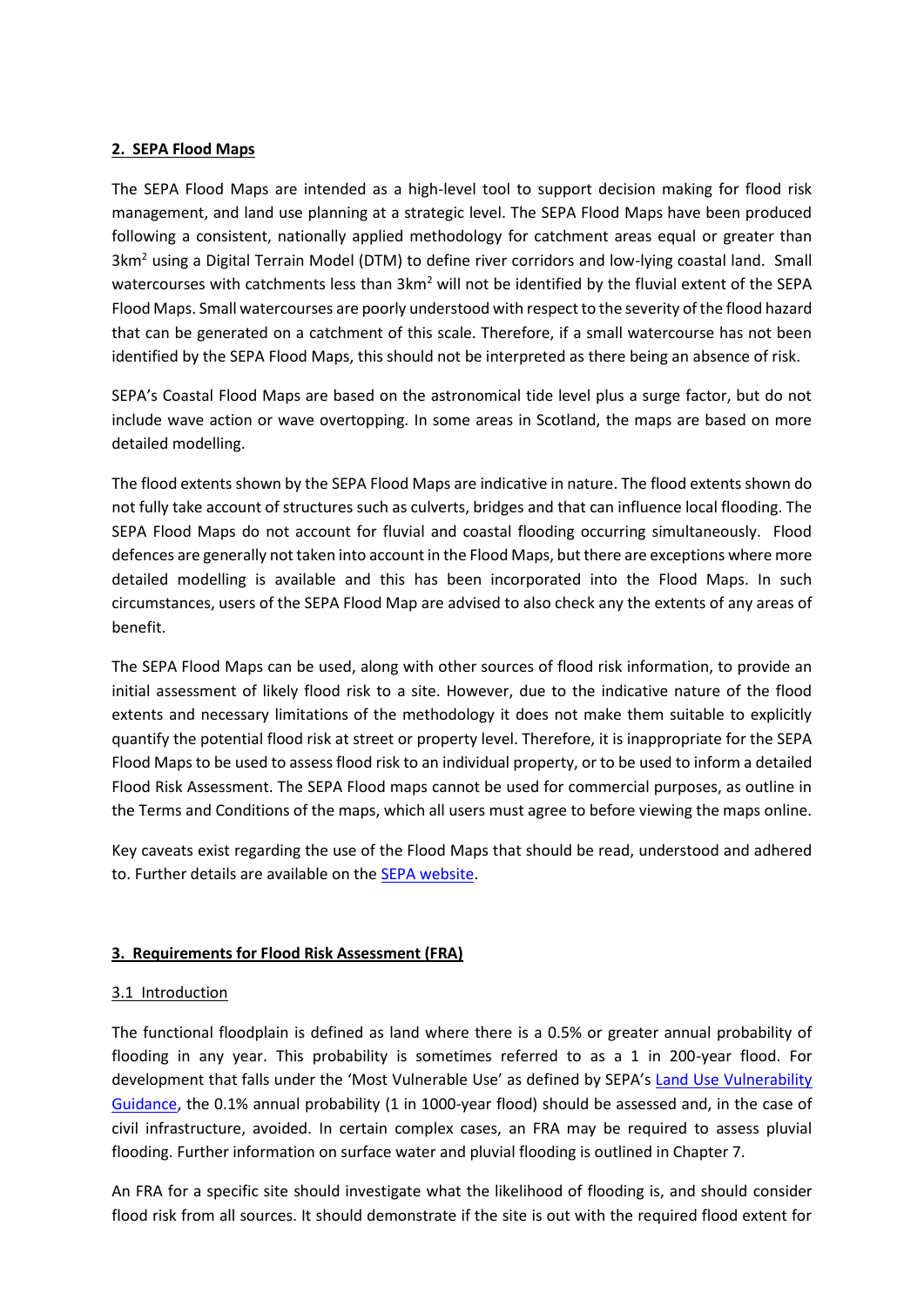the relevant probability, or if development of the site would be, appropriate, then what acceptable mitigation measures would be required. The complexity of the flooding mechanism(s) will inform the scope of the FRA required, and the information required can take a variety of forms.

Prior to investing in an FRA, applicants should consider the potential outcome of the assessment. We would caution that for some sites, providing additional information or a detailed flood risk assessment may only serve to confirm that this site is within the functional floodplain and therefore not suitable for development.

While SEPA will not provide recommendations for flood risk consultants, we offer the following advice when commissioning flood risk assessments:

- Contact more than one specialist or company to discuss your requirements and costs, ask for references and follow them up.
- Ask if they have experience in undertaking this type of assessment, taking into consideration the complexity if the flooding mechanisms at the site.
- Ask if their previous work has been accepted by SEPA in support of planning applications.
- Ensure they are familiar with, and have used the guidance available on the SEPA website.
- **Consider if they have a potential advantage by having local knowledge and experience.**

# 3.2 Minimum Requirements for Flood Risk Assessment

There are a number of methods, of varying complexity, that can be used to assess the flood risk for a development, and assess any impacts elsewhere. SEPA's advice will be based on the information available at the time of consultation. Therefore, in order to receive the most detailed advice, and avoid any unnecessary delays it is helpful to submit any supporting flood risk information at the application stage, although there may be cases where after review, further flood risk information is still required. SEPA welcome pre-application engagement with applicants and developers to discuss flood risk considerations and to identify the supporting information that is likely to be required.

As a minimum, we would require the following information to be submitted for any site that requires an FRA:

- Plans: a clearly geo-referenced location plan at an appropriate scale that includes geographical features and street names. The plan should identify all watercourses or other bodies of water in the vicinity of the application site that may have an influence. This should include drainage outfalls, overflows, and culverted watercourses. The site plan should show the location of the proposed development and include information on any existing development at the site that may be either retained or demolished.
- Photos: Photographs of the site should show the area of the proposed development relative to any watercourses or coastlines. Photos of the watercourse should show the channel, banks, floodplain, and any culverts or structures. Labelling should be provided to clearly identify what the photographs are showing (i.e. direction, location, flow direction etc.). Where possible a scale (metre staff) should be included within the photographs themselves. Photos should ideally be date stamped. If appropriate, other areas of importance should be identified and photographed such as areas of erosion, trash-lines from flood events, areas of woody debris accumulation etc.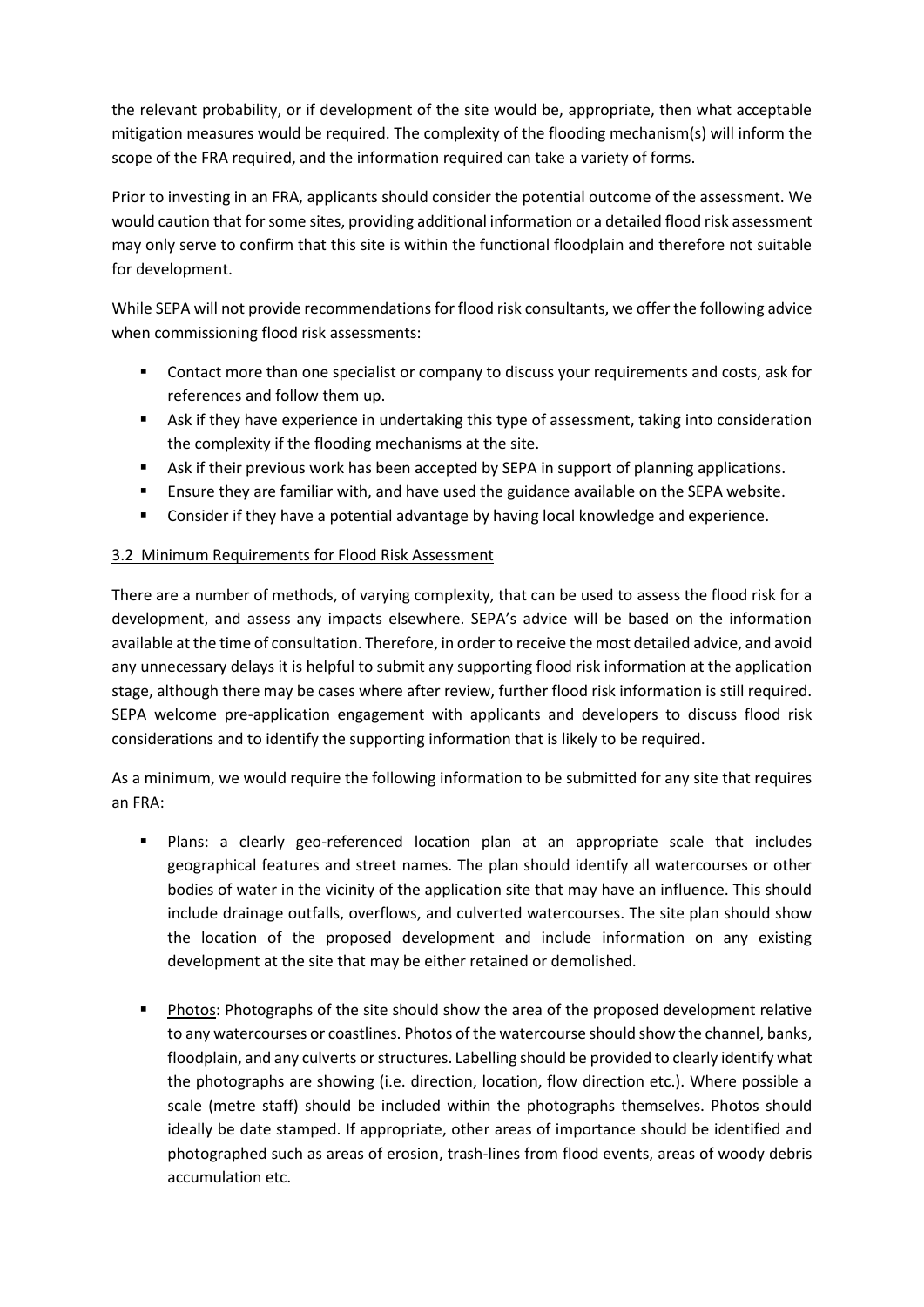- Topographic Information: As a minimum, a plan should be provided showing the existing ground levels at the site, and if applicable the proposed ground levels and finished floor levels. Any land raising should be clearly identified. Levels should be shown relative to Ordnance Datum Newlyn or to the local OS datum for Shetland (Lerwick) and the Western Isles (Stornoway).
- Cross Sections: Other topographic information could include site cross-sections. Sections should be of an appropriate length to include the application site, the channel bed levels, and bank levels of the opposite bank. Levels should be shown relative the metres above Ordnance Datum (Figure 1). Sections should always be taken perpendicular to the flow in the channel.



 **Figure 1.** Example of appropriate site cross section.

As a minimum, sections would expected to be taken at points, upstream, downstream, and through the site. However, the appropriate spacing and number of cross-sections will depend on the physical characteristics of the channel e.g. taking into consideration the channel uniformity and slope. Additional sections would also be required at keys areas of interest including structures like bridges and culverts, significant changes in the channel or floodplain width, slope, or roughness, and if applicable, at gauging stations where information is available for calibration (Figure 2).



 **Figure 2**. Example of suitable locations for cross sections. The number and spacing will depend on channel characteristics and the complexity of the FRA or hydraulic model.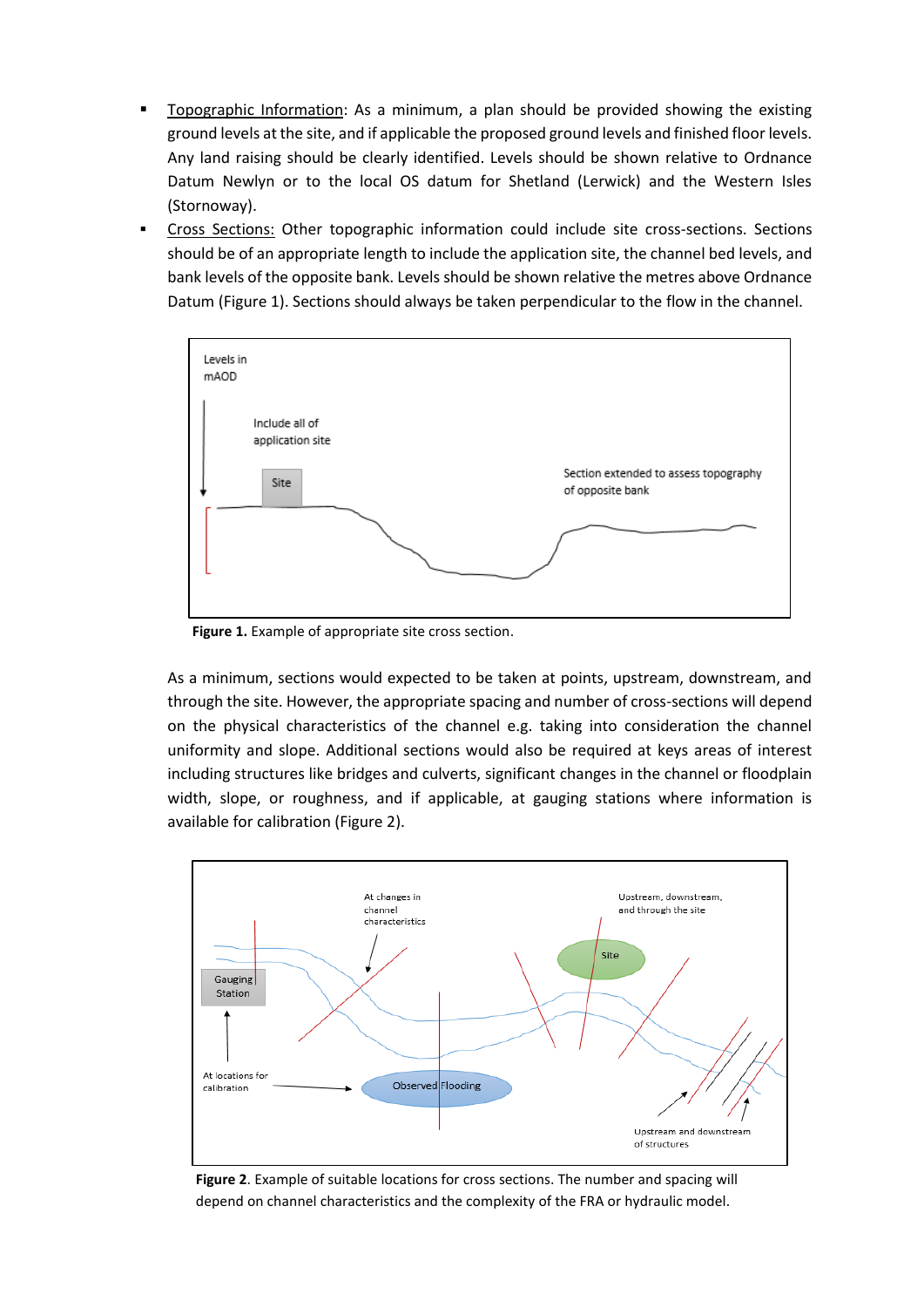Structural Information: Details of any structures, such as culverts, bridges, weirs, and croys, which may influence water levels, should be provided. Further details on the conveyance capacity of such structures may also be required. Therefore, information on the dimensions of the structure including the opening shape, size, slope, length, invert and soffit level, material and condition, and flood relief level should be provided, alongside any initial assessment of the capacity of this structure.



**Figure 3.** Examples of key structural information required a. culvert and b. bridge

 Other site-specific information: If applicable and available, details of any previous flooding at the site including the date and time of the event. This information could be anecdotal, and if possible photos of flooding or trash lines should be provided to obtain an indication of the extent and depth of observed flooding. Although appropriate site photos should be provided, if not available then a description of the channel and floodplain should be included. If relevant, details of any existing flood alleviation measures should also be provided, along with the confirmed Standard of Protection.

For some sites, this information may be sufficient for us to verify the flood risk and no further information would be required. However, if this information were insufficient to provide a robust assessment of the risk of flooding to the development or elsewhere, then a detailed flood risk assessment would need to be provided, and carried out by a suitably qualified professional.

#### 3.3 Detailed Flood Risk Assessment

When a more detailed FRA is required, methods should be applied in accordance with available guidance, including the advice outlined in this document. Other literature and guidance could be used for reference, and up-to-date industry standards as appropriate for the site in question should be followed. All available local data and information of relevance should be utilised for any assessment. A precautionary approach should be applied and particular attention paid to uncertainties and model sensitivity.

The FRA should identify the source of potential flooding i.e. fluvial, coastal, surface water (pluvial), or combinations of sources of flooding e.g. fluvial and coastal. The following chapters refer mainly to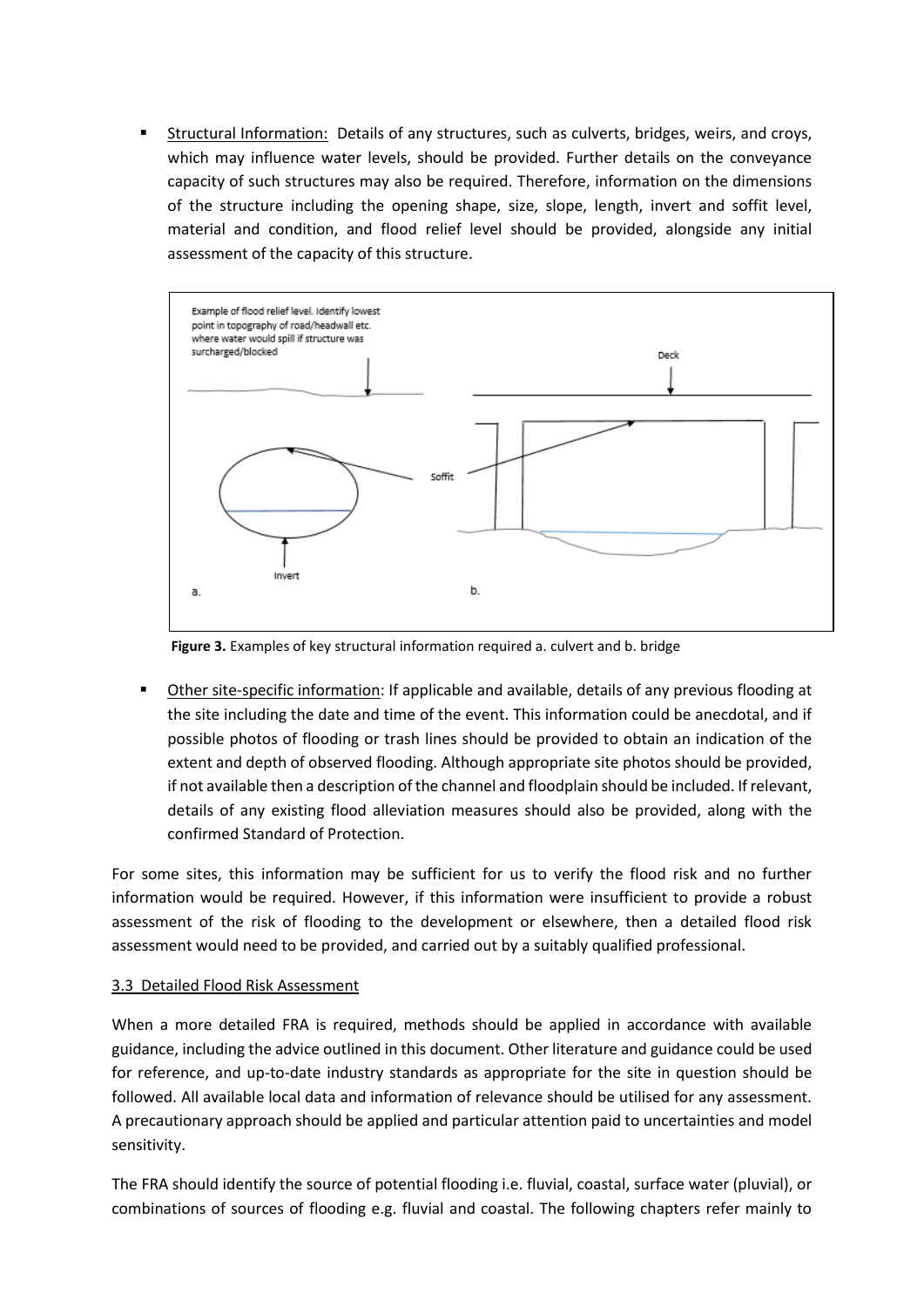fluvial flood risk assessments that require hydraulic modelling. Other sources of flooding are discussed in later chapters. Fluvial flood risk assessments should identify the following elements:

- An assessment of appropriate design flows and flood levels at the site. This should provide sufficient information on the derivation of the design flows for auditing purposes. More detailed guidance on design flow estimation is presented in Chapter 4.
- An assessment for future climate change should be carried out, in order to take a precautionary and sustainable approach to flood risk assessment. Our recommendation is set out in [here](https://www.sepa.org.uk/media/426913/lups_cc1.pdf) albeit some local authorities may request a different standard be utilised by developers.
- Sensitivity analysis. Further guidance on sensitivity analysis is presented in Chapter 5.
- Details of any structures (including culverts, embankments, walls etc.) that may influence local hydraulics, and an assessment of how any structures may influence water levels at the site. Where culverts provide a significant flow restriction, levels and discharge rates at which flow would overtop the structure should be identified. An assessment of culvert blockage, and likely impacts should be carried out.
- The flood extent, depth, velocities, and flow pathways for appropriate return periods should be indicated on a site plan that shows the footprint of the proposed development. Any site sections should show the finished floor levels and any changes in ground level relative to the modelled flood level.
- An assessment should be made of the likely rate at which inundation may occur, or an identification of the order at which areas of the site may flood. Publicly accessible dry pedestrian access/egress routes to higher ground or refuge point should be clearly identified on a plan.
- **•** Details of any mitigation measures proposed. In the case of any proposed land raising, estimates should be made of the expected volumes of water, which would be displaced from the site because of any land raising. For any land raising proposed, details of associated compensatory storage should be provided. Further guidance on land raising and compensatory storage is presented in Chapter 9.
- If appropriate, an assessment of the off-site flood risk as a result of the development should be made, identifying any changes in flows and levels upstream or downstream of the development. An assessment should be made of the likely impact of any displaced water on neighbouring locations by undertaking pre and post development modelling.
- The FRA should conclude with a summary of its findings.

# **4. Guidance for Fluvial Design Flow Estimation**

# 4.1 Introduction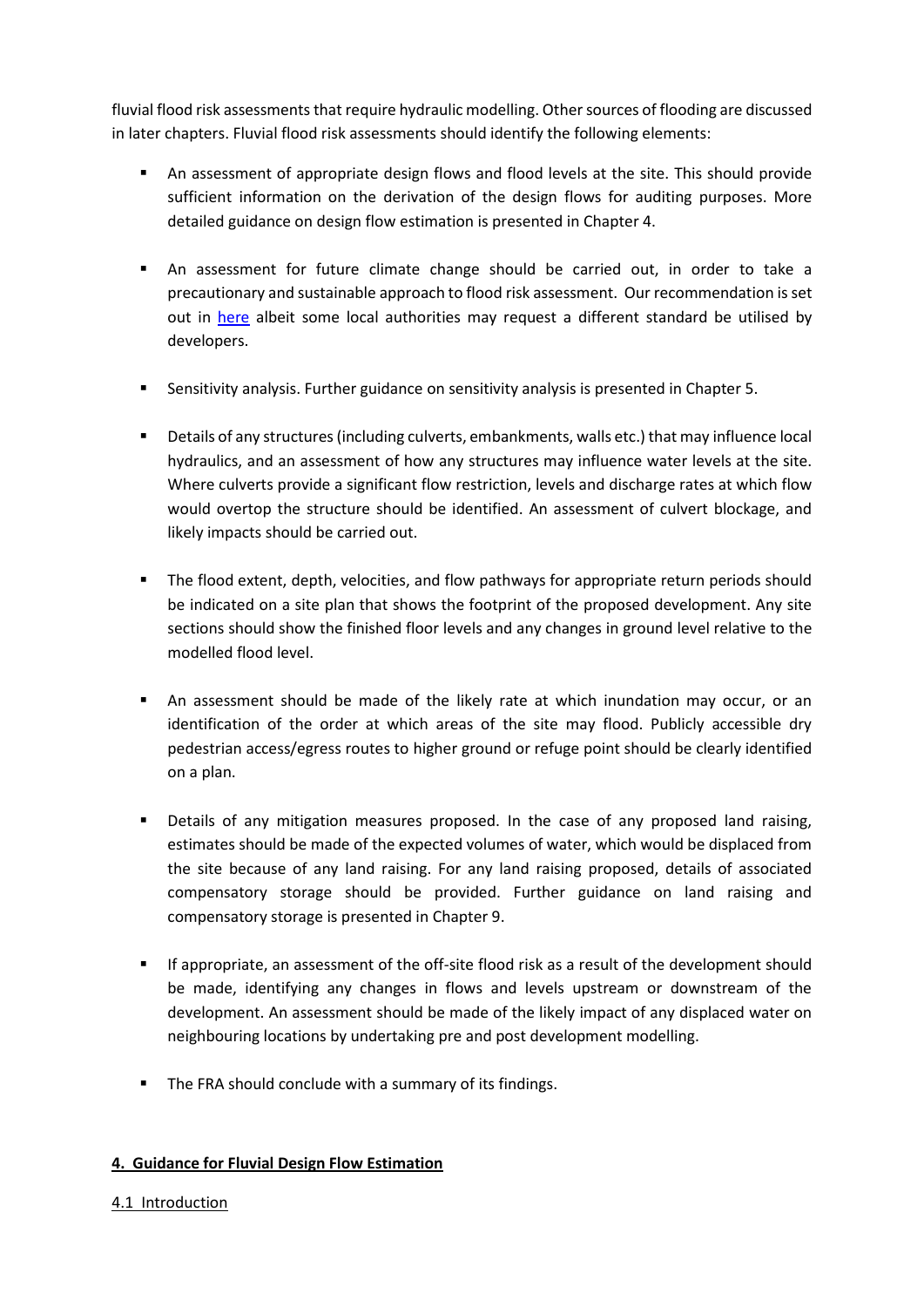Estimation of the design flow can be a significant variable in determining flood risk at a site. No single method is considered as always being able to provide the 'right' answer, but correct application of the Flood Estimation Handbook (FEH) should preferentially be used to estimate design flows, and more than one method should be used for comparison.

The FRA should provide justification that the method used are the most appropriate for the specific site and catchment. While SEPA cannot always recommend one methodology over another, different factors need to be considered for different catchments and therefore we would have a preference for certain methods based on catchment specific circumstances. For each site the size and nature of the catchment needs to be considered, and if any gauged data and historic records of flooding are available.

The FEH web service (or CD-ROM) defines the catchment area, and catchment descriptors for catchments >0.5km<sup>2</sup>. However, for small catchments, or catchments that are more 'unusual' for example those with a particularly flat topography or a number of artificial drainage channels we would require the catchment area to be verified against Ordnance Survey maps. If the catchment area is incorrectly defined then, this has implications for the catchment descriptors and flow estimation.

Design flow estimation in small catchments has more uncertainties as there is usually a lack of gauging stations. Generally, FEH methods are suitable for catchments down to 0.5km<sup>2</sup>. The preferred method for estimating flow in catchments smaller than 0.5km<sup>2</sup> is to use a suitably sized donor catchment with similar catchment descriptors and to scale the FEH method by area.

While preference would be for FEH methods, other methods such as the Flood Studies Report or IH124 can be used in parallel where is they may be applied with justification. In these cases, the methods should be correctly labelled, and applied.

Design flow estimation should be carried out using the professional judgement and experience of the flood risk consultant. The review of design flow estimations submitted, as part of an FRA, will be carried out based on the professional judgement and experience of SEPA's flood risk hydrologists. However, this chapter provides advice that may assist in ensuring that best practice is followed and the most up-to-date and appropriate methods be used in assessments to aid consensus on the best approach.

# 4.2 FEH Statistical Method

Hydrometric authorities hold flood data for many gauging stations not included in the FEH/National River Flows Archive (NRFA) UK database. Up to date station data should be included for all sites used in the analysis. Station data is available free of charge from the [NRFA](https://nrfa.ceh.ac.uk/) for all UK sites in Version 6 WINFAP-FEH dataset. For any stations with out of data, recent data should be requested. When using the statistical method, it should be considered if there are more appropriate gauging stations not included in the FEH/NRFA UK database, for use as donor sites and for inclusion in pooling groups. More recent data can be requested from SEPA via our data reques[t online form.](https://www.sepa.org.uk/contact/contact-us-via-email/)

QMED is the median annual flood or the 1 in 2-year flood. QMED estimates should be improved using appropriate, hydrologically similar, local data, either from the catchment in question or nearby catchments, unless justification is provided for the use of catchment descriptors only. QMED should only be estimated from catchment descriptors as a last resort. The channel dimensions approach to estimate QMED may be acceptable as part of other methods for determining QMED as stated in the FEH.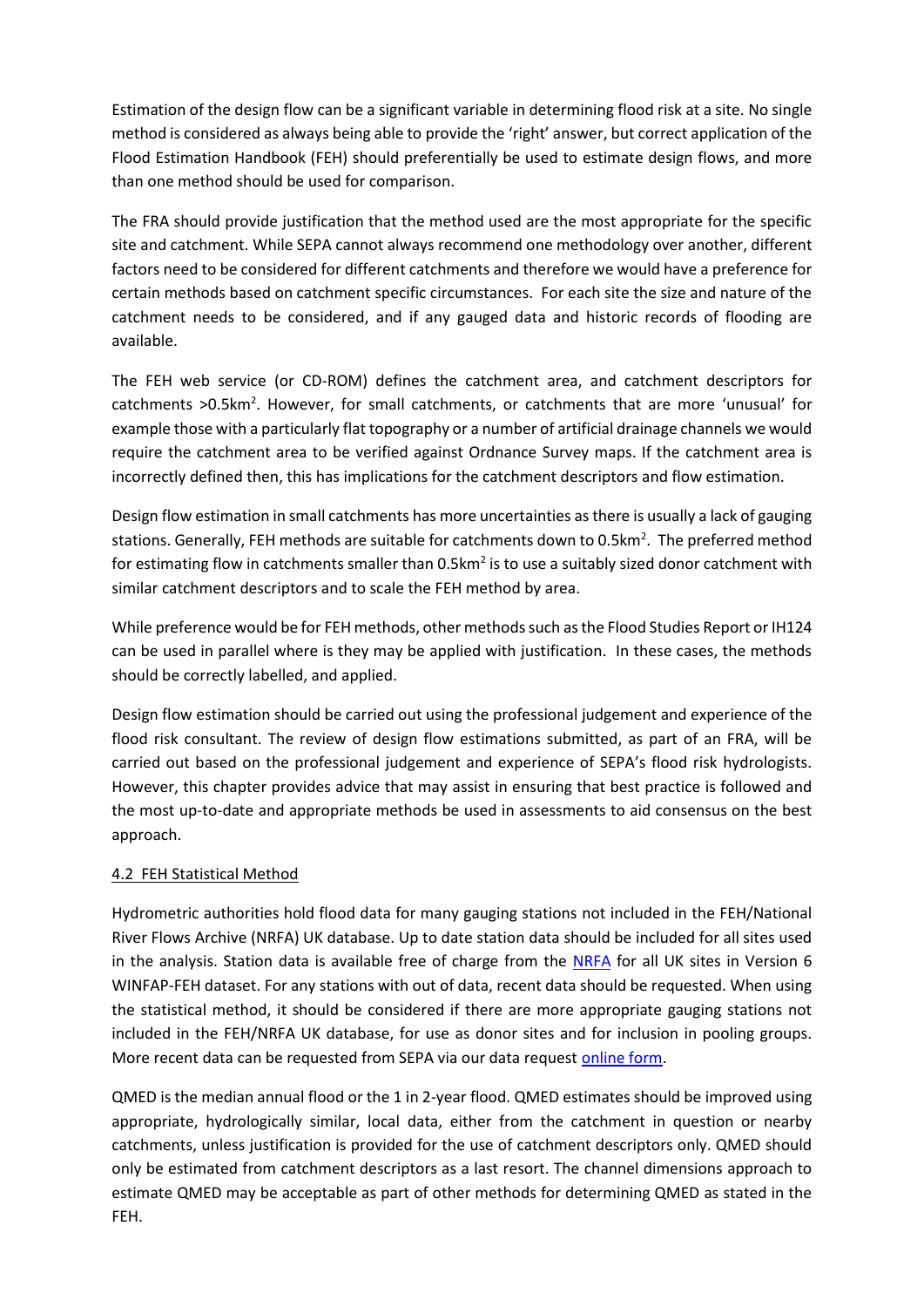Pooled analysis is usually required for large ungauged catchments. Revisions of FEH Pooling Groups should always be considered. Pooling groups should include sites based on catchment/hydrological 'similarity' rather than geographical location, and stations within the groups need to include up-todate data. In some cases, single-site analysis may be more appropriate than using a pooling group, particularly when long high quality gauged data is available, and the pooling group results do not reflect the flood history of observed data sufficiently.

The FEH Vol 3.17.3.2 advises and studies have agreed that, on average the Generalised Logistic (GL) distribution is considered to perform better than the Generalised Extreme Value (GEV) for pooled growth curve derivation. The GEV distribution can be a better fit for flood data were a catchment generally has significant flood storage available upstream provided by large lochs, reservoirs or exceptional floodplain storage. The distribution that provides the "best fit" should usually be selected; however, we recommend that a justification should be provided where the recommended GL distribution is not applied.

A decision log or audit trail of the hydrological analysis undertaken should be provided to help ensure that all relevant information has been provided and justified. This should include justification for what stations were added and removed from pooling groups.

Up to date historical data should be incorporated into flood estimates where it is available. For example, given the severity of the flooding in Winter 2015/16 it is particularly important that data from those floods are included in any analysis. The latest version of WINFAP now has a function to use historical data, and in some cases, this may provide the most suitable approach to flood estimation.

The FEH Statistical Method is often not suited to small catchments as there is a lack of small gauged Scottish catchments in both the original FEH database and the updated NRFA UK database.

# 4.3 FEH Rainfall-Runoff Method

Rainfall-Runoff specifically relates to the re-statement of the FSR 'unit hydrograph' rainfall-runoff method, which is outlined in Chapter 4 of the Flood Estimation Handbook. Our experience is that this Rainfall Runoff method provides good estimates for small, ungauged catchments in Scotland and is still a valid approach particularly where uncertainties are high and there is a lack of local data for verification.

Rainfall-Runoff estimates can be made using the equations from FEH Volume 4, but there are also functions in some hydraulic modelling software to obtain rainfall-runoff estimates. If using modelling software for rainfall-runoff estimates, data from the FEH-99 Depth Duration Frequency Model (DDF) should be used, as this is the dataset for which the method was calibrated. This can be taken from either the FEH CD-ROM or from the FEH web service. There should be no difference in estimates regardless of where the catchment descriptors have been extracted from, as there has been no change to the parameters read by the software for the Rainfall-Runoff method.

The summer profile should only be selected if the catchment is small or heavily urbanised (URBEXT > 0.125).

Observed rainfall Records can be used for input into Rainfall-Runoff models, as well as improving the parameter estimation of the model e.g. LAG. SEPA operate a large rainfall-monitoring network and data is available on request.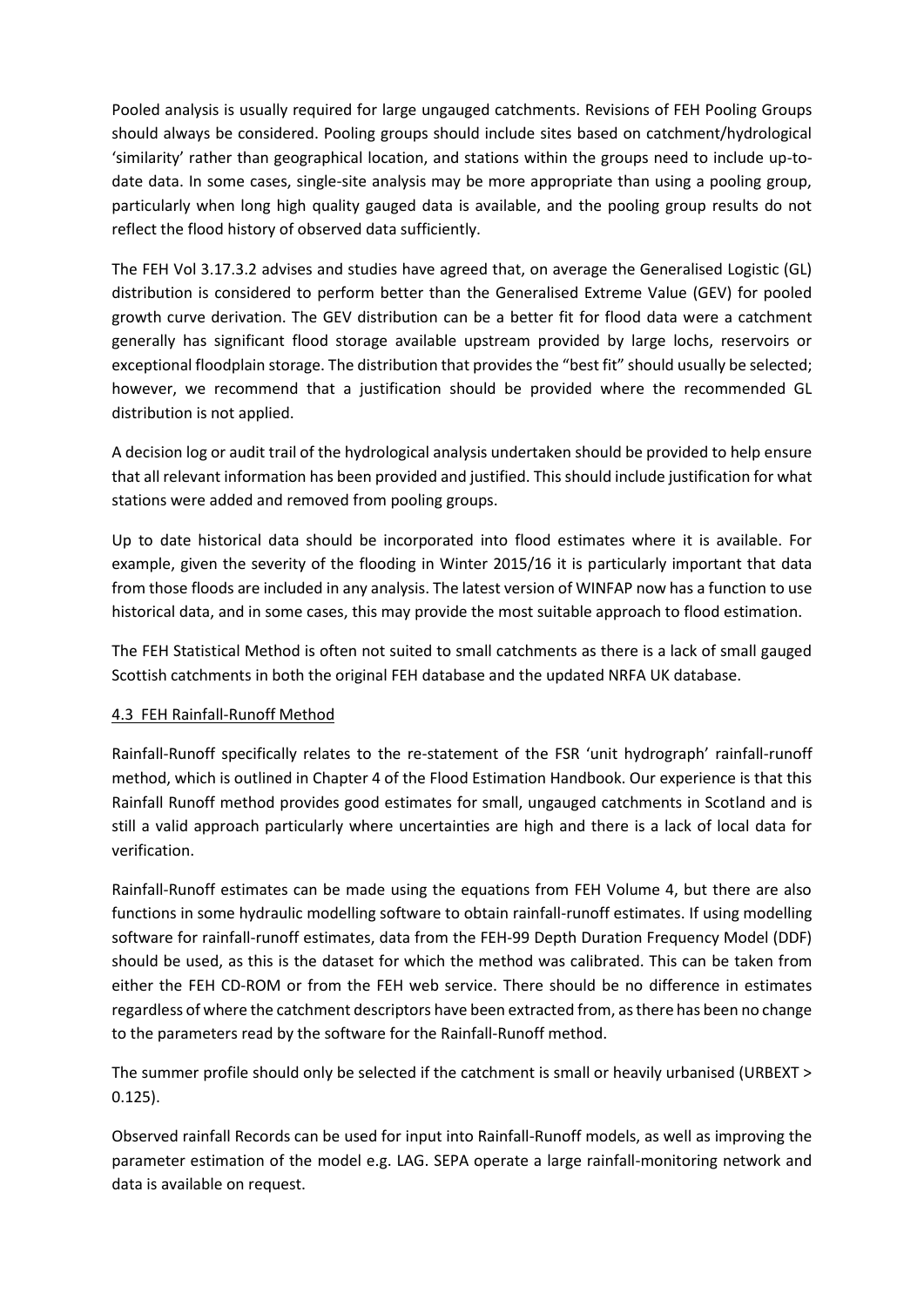The estimation of percentage runoff can be the most uncertain part of flood estimation and sometimes a proxy is used. A better estimate of one such proxy e.g. standard percentage runoff (SPR) is the most significant single improvement that can be made for any form of rainfall-runoff flood estimation. FEH Vol 4.2.3 recommends a number of alternative methods for estimating SPR, both theoretically and from observed data. Users of the Rainfall-Runoff method should take care in the selection of an appropriate SPR estimate for the catchment.

The Flood Studies Report 1975 (FSR) which set out the Unit Hydrograph (rainfall-runoff method), provided various methods to alter and enhance the approach given various circumstances. One particular advantage of the FSR approach to simulation was the ability to alter the convolution of the unit hydrograph with a dynamic SPR (standard percentage runoff) variable. This approach recognises that during longer duration rainstorm events, the SPR can increase as a catchment 'wets-up' and storage is lost. The method proved very effective in more accurately simulating past flood events.

Such FSR approaches should be retained within the suite of options available to the analyst, depending on the nature of the particular hydrological problem they are faced with. Albeit rare within the sphere of FRAs for land-use planning, for completeness, the FSR UH method is still the only UK standard option for estimation of Probable Maximum Precipitation (PMP) and Probable Maximum Flood (PMF).

# 4.4 Revitalised Flood Hydrograph Method (ReFH)

The Revitalised Flood Hydrograph (ReFH) has been updated and calibrated for Scotland and launched as ReFH2 (v2.2). SEPA is pleased to have contributed to the development of ReFH2.2 and the improvements that have been made for Scotland. For ReFH2, only the FEH-13 DDF model should be used, and this is only available from the FEH Web Service. The default Critical Storm duration should be used for design peaks, and iteration used if looking for Critical Duration for a storage system.

While SEPA can recommend ReFH2 as contributing to the suite of methods available for design flow estimation in Scotland, the method will not adequately represent likely flood flows in all parts of Scotland as the calibration only uses a small number of Scottish gauges. We recognise that there is still scope for further improvements, particularly relating to small catchment data. Data collected during recent floods has highlighted the concerns SEPA still have with the robustness of flow estimates made using ReFH2 in Scotland.. Therefore a precautionary approach is required to estimating flood flows, although regardless of location, more than one appropriate flow estimation technique should be considered, as described above.

If ReFH2 is used in design flow estimation, we would recommend the adjustment of default parameter values, where relevant, for sites where superior local data exists or suitable donor data may be available. We would also caution against the use of ReFH2 for catchments where lochs and reservoirs exist, and the FARL value is less than 0.9, as the gauging stations selected to develop and test ReFH2 have FARL values greater than 0.9. For estimation of the Probable Maximum Flood (PMF) for reservoir design, the FSR method as re-stated in the Flood Estimation Handbook should still be adhered to. Please note that the ReFH2 presently does not allow the user to perform flood simulation of observed events, only design.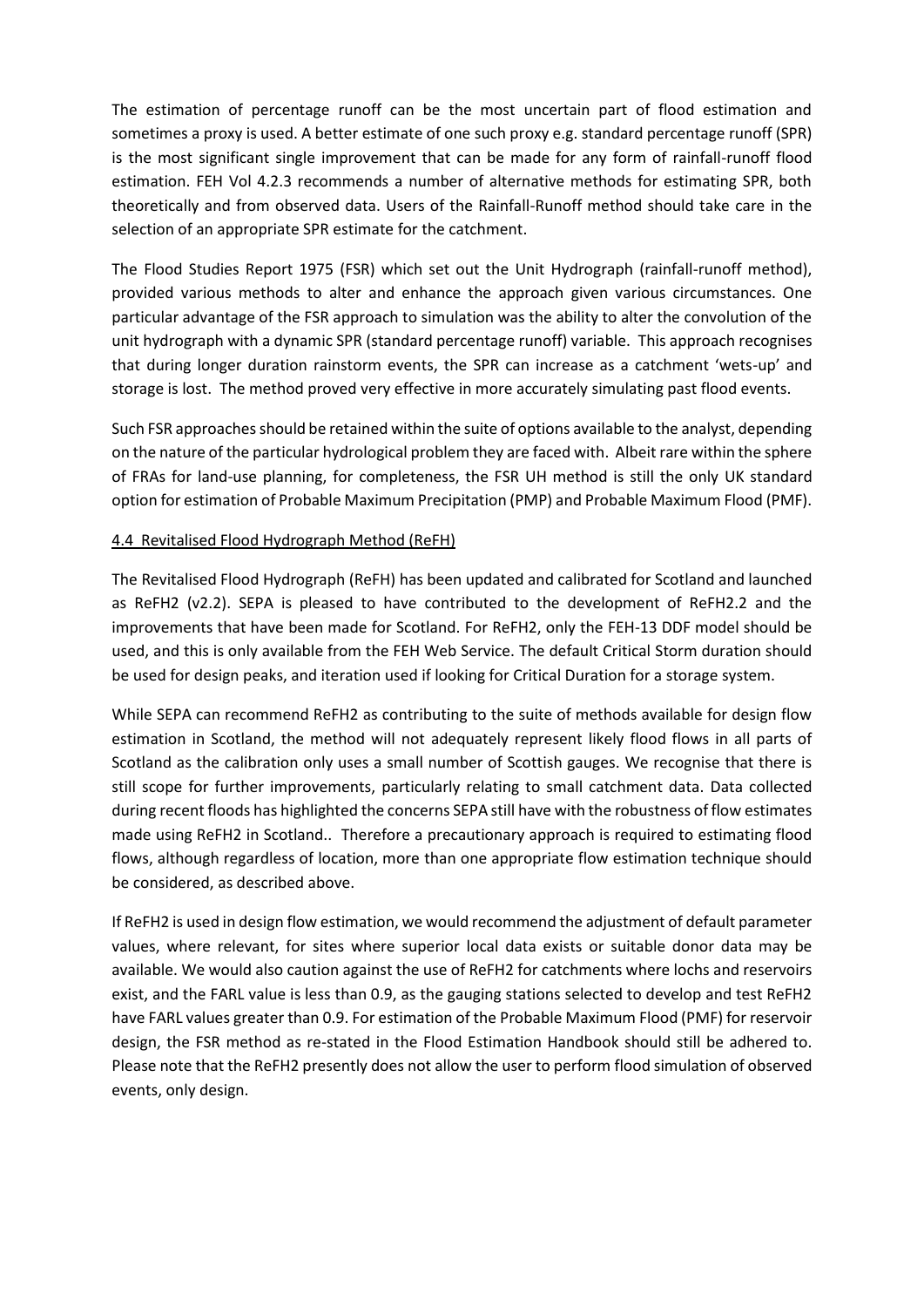# **5. Guidance for Hydraulic Modelling**

# 5.1 Introduction

A hydraulic model is an approximate and simplified mathematical representation of the real world hydraulic processes that govern flooding mechanisms in a particular area (the modelled reach). Hydraulic modelling applications can range from simple Manning's calculations to complex hydraulic modelling solutions using a range of software packages. For flood modelling, a variety of modelling methods and combination of methods are available, although this chapter will focus on 1D, 2D and 1D/2D linked fluvial hydraulic modelling. Coastal modelling and 0D (spreading method) pluvial modelling is covered in chapters 6 and 7. Each modelling method has its own advantages and disadvantages. Therefore, a final decision about the choice of model will be subject to many considerations and should be appropriately justified.

Models should be provided to SEPA for review and audit, especially in the event of any discrepancy or misinterpretation of information presented in the FRA. SEPA also reserve the right to request the hydraulic model be provided, and may do so for complicated sites and Flood Protection Schemes (FPS). Models may also be requested for smaller, less complicated sites as deemed appropriate. Where models are to be provided we will also require the various files to run the model, including (but not limited to) inflow files, boundary files, geometry files, initial conditions and log files. For 1D-2D models evidence of mass balance checks should also be provided. The model log would also be particularly helpful in assisting our in-house specialists to interpret the model and associated files. Confirmation of the floodplain modelling approach used should be presented, particularly for 1D modelling.

# 5.2 Requirements for Hydraulic Modelling Studies

This section provides guidance on the parameters that should be presented as part of an FRA. The requirements outlined below can apply to 1D, 2D, and linked 1D/2D models; however, the parameters should be amended as appropriate depending on the complexity of the modelling and the application site.

- Statement of objective: This is required to demonstrate the modelling approach is fit for purpose. It should clearly explain the situation being modelled and the objectives of the modelling study, including details of the output required from the model.
- **Justification of the model: This is to demonstrate that the model used is suitable for this study.** It should include evidence of previous applications in similar circumstances and a demonstration of experience in the application of the model. This should indicate the particular modelling software used and its appropriateness for the situation.
- Data collection: All relevant data collection and measurement techniques should be quoted, including expected errors and relevant quality assurance. It is expected that appropriate input data is collected to support the objectives of the study. Surveyed cross-sections of the channel and floodplain should be comprehensive to avoid "glass walls" within the model. Locations of surveyed cross sections should be presented on a site plan and clearly referenced, with the geographical extent of the model shown. Cross sections extracted from LiDAR will not generally be accepted unless sufficient information is provided to indicate that this is an appropriate technique. Simply stating that it is conservative will not be considered sufficient. There is no substitute for real, surveyed topographic information, as this will form the basis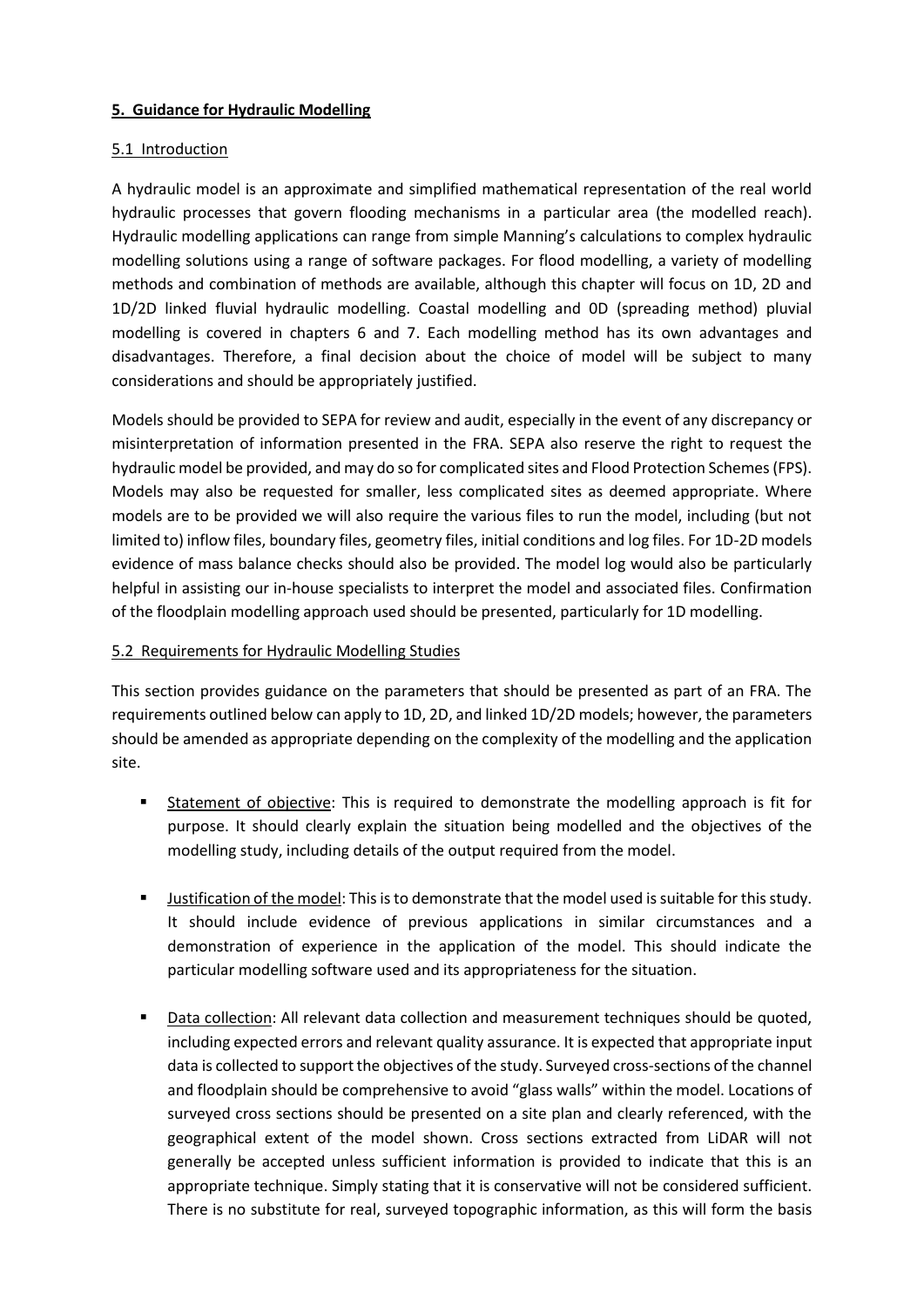upon which the study and model are completed. As a 'glass walled' model will be constraining the floodplain, and artificially increasing velocities, this means the model is not fully representative of the real world hydraulic processes. It may be suitable to extend surveyed cross sections with LiDAR information to remove "glass walls" from 1D-model outputs.

- Roughness Coefficient: Manning's n should be presented for the different types of surfaces. Site photos representing the Manning's n values used may also be helpful to include. Panel markers and varying roughness on banks and in channel should be clearly identified. Land use cover maps could also be used to help derive appropriate Manning's roughness.
- Model Parameters: Where changes have been made to default model parameters and hydraulic units (e.g. bridge coefficients, modular limits etc.) details and an explanation should be provided for why such values have been amended. Information such as mesh size, underlying grid resolution, and details on how buildings have been represented in the 2D domain should also be provided.
- Simulation Parameters: Where changes have been made to default simulation parameters (e.g. max number of iterations, DFLOOD, alpha value) details and an explanation should be provided for why such values have been amended. Model time-step should also be provided as standard.
- Model calibration/boundaries: The model calibration coefficients and procedures used to optimise the calibration must be clearly stated. The choice of upstream and downstream model boundaries must be justified. 2D model boundaries should also be clearly identified. Consideration should also be given to backwater length calculations.
- **Model Validation:** Efforts should be made to validate the model against historic flood events, high flow events, or gauged data where available. If no such information is available, this should be clearly stated and a more cautious approach followed.
- Sensitivity Analysis: This must be presented to demonstrate the effect on the key output parameters resulting from variation of input data and controlling assumptions. This is particularly important where limited data is available to validate the model, or where there are uncertainties. Parameters that should be tested for sensitivity analysis include the design flow estimate, roughness coefficient (including for 2D zones), mesh resolution if using a 2D model, and the boundary conditions. Climate Change sensitivity testing of +10 to 20% may be appropriate, irrespective of whether a CC allowance to the design flow is ultimately required or not (which of course may involve the use of higher regional CC values).
- Blockage Scenario: Culverts or other structures that may be prone to blockage during floods should also be assessed. The model should be run with full and/or partial blockage scenarios to better understand the impact of such processes. A comment on the likely level of blockage of the structure should also be provided where possible. Where there is a significant risk of blockage, the location and level of relief should be provided.
- Freeboard: This is often defined as the difference between the design flood level and the finished floor levels of a development, or soffit level of a bridge/culvert. It can also be defined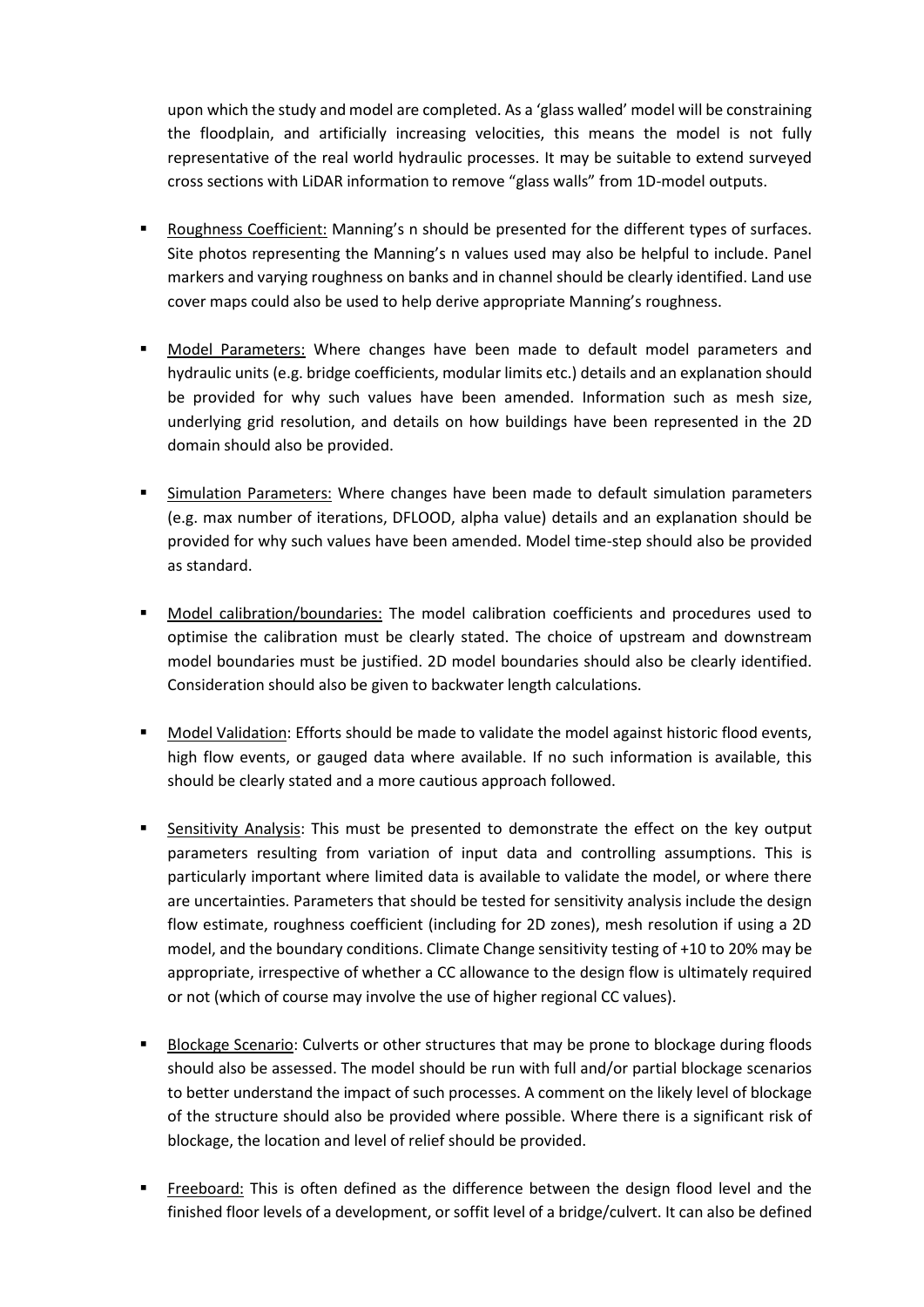as the difference between the design flood level and the flood defence level of a Flood Protection Scheme. Freeboard is both a SEPA requirement and a recommendation depending on the type of development, as laid out in ou[r flood risk background paper.](https://www.sepa.org.uk/media/162837/lups-bp-gu2a-land-use-planning-background-paper-on-flood-risk.pdf) SEPA would expect a minimum 600mm freeboard, in line with CIRIA Guidance (CIRIA C624 Development and Flood Risk – Guidance for the Construction Industry 2004) unless a more detailed assessment of freeboard is made. The freeboard is to account for uncertainties involved in flood estimation, and other physical factors that vary between sites such as post-construction settlement or wave action. Therefore, in some cases, a freeboard in excess of 600mm may be necessary, and local authorities may have their own freeboard requirements. Any allowance for climate change should be independent of the freeboard allowance.



**Figure 4**. Examples of freeboard definitions

- Quality Assurance and Auditable: This is to demonstrate that the model has been subject to an evaluation procedure, and that there is a clear account of the modelling exercise.
- Reporting and Presentation of Model Outputs: This should be a clear description of the model including the underlying principles and assumptions. There should also be a clear summary of the numerical output, preferably in tabular format. This should include maximum depth, cross sectional area, velocity and Froude at every cross section. Model output should include mass balance errors and plots of model stability during the run. Rating curves in the area of interest should also be provided and hysteresis should be commented on if present. The relevant flood outline should be clearly marked on the site plan. The relevant flood outline could be either the 1 in 200 year (0.5% AP) or 1 in 1000 year (0.1% AP) depending on the vulnerability of the development. Hydraulic structures are subject to blockage and therefore, sensitivity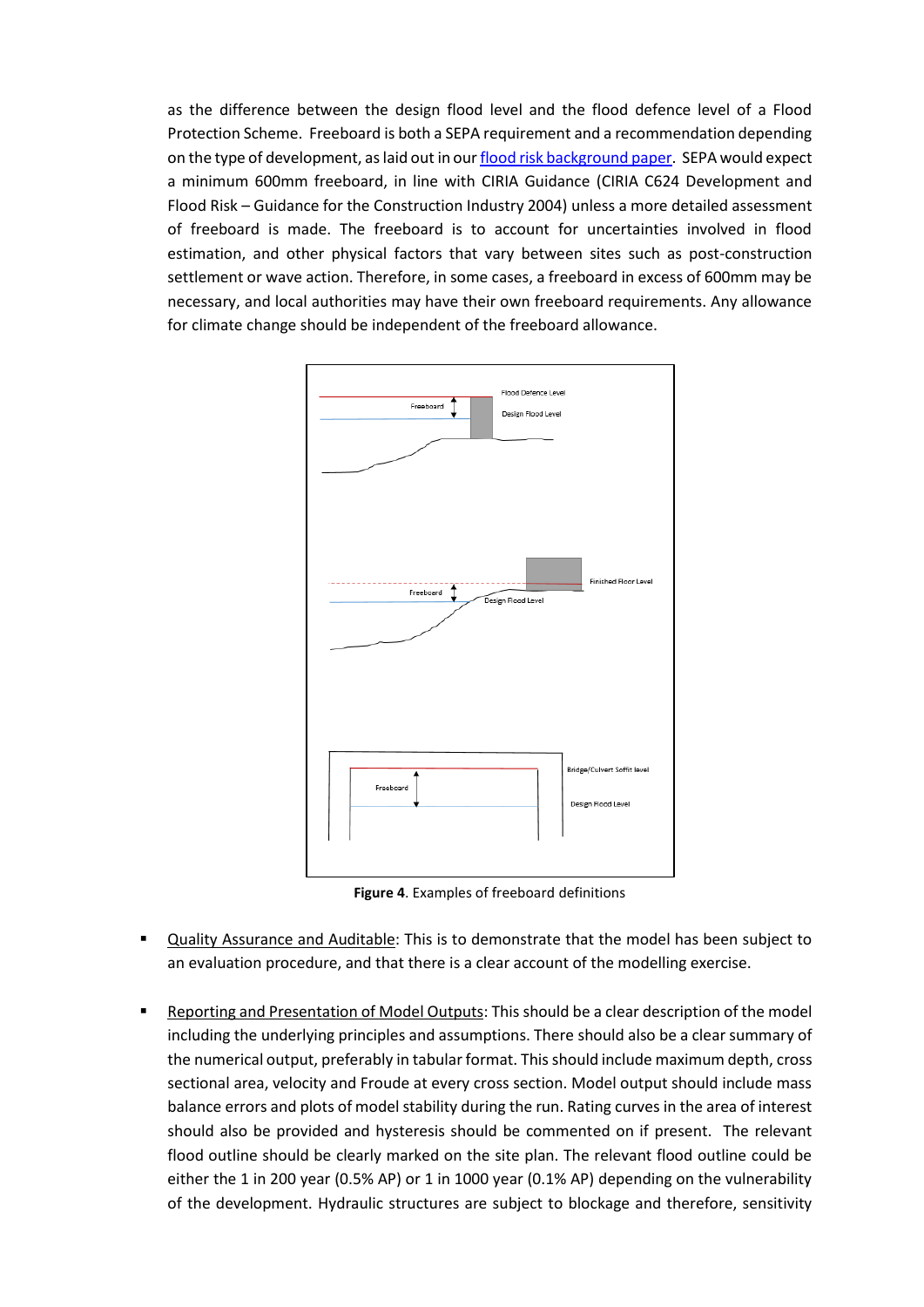analysis should include blockage scenarios. Our long held position remains in that we consider the 1 in 200 year + blockage scenario to represent the functional floodplain for such locations. The model long section and each modelled cross section should be also be provided, with the relevant flood levels clearly marked. A summary of the likely errors, bias, sensitivity, implications for the objectives of the study and conclusions should be presented.

## 5.3 1D Hydraulic Modelling

1D modelling is particularly suited for representing river or watercourse systems that have well defined channels near the application site. 1D modelling is most applicable to where in-channel processes dominate, whereas 2D modelling is better suited to where floodplain processes dominate and a detailed understanding of floodplain hydraulics is required. 1D modelling may not be the most suitable approach where the site topography is relatively flat, or where there are other developments near the site, such as in complex or dense urban areas.

In some situations, it would be suitable to link a 1D model with a 2D model to produce an integrated 1D/2D model. This could be for better model representation or for cost effectiveness reasons. Where this is the case, values for weir coefficients or spill unit coefficients should be presented. 2D hydraulic modelling may be appropriate as an approach when flow direction and pathways are unknown or complex and where high-resolution topographic data is available. 1D models are simpler to construct (and hence often more cost effective) than a 2D or 1D/2D linked approach. However, this may not always be true especially if detailed topographic survey of the channel is undertaken, which is sometime preferred depending on the nature of the problem. Due to their assumptions, 1D models are conservative in nature and can provide a precautionary approach to the estimation of water levels. They have their place within FRA work especially where a simpler approach to the problem in hand will provide a sufficient representation of flooding.

# 5.4 2D Hydraulic Modelling

While the above information is relevant to 2D hydraulic models, additional factors need to be taken into consideration if carrying out a 2D or linked 1D/2D hydraulic model.

- Model Domain Boundaries: This should confirm the area represented by the model and should consider what to include in the model. The areas where the governing equations (such as the Shallow Water Equation) are invalid should be avoided, as the solution would not be appropriate. Water should not reach the domain boundary
- **Boundary Conditions: The initial conditions e.g. waterlogged or saturated areas, inflow** hydrographs, and downstream boundary conditions for the model domain should be specified. Explanation and justification for the boundary conditions and the initial condition values should be included. In coastal areas close to a watercourse, it may be necessary to perform a joint probability analysis of fluvial and coastal flooding to establish the design scenario. Further information on joint probability analysis can be found in Chapter 6.
- Topographic Information: The spatial extents of the data should be large enough to accommodate a given simulated flooding scenario. Topographic information for 2D hydraulic models is likely to be sourced from LiDAR. As there are limitations associated with the postprocessing, LiDAR data may contain inaccuracies in the ground levels, for example in areas of dense vegetation, normally inundated areas, or where the data resolution is such that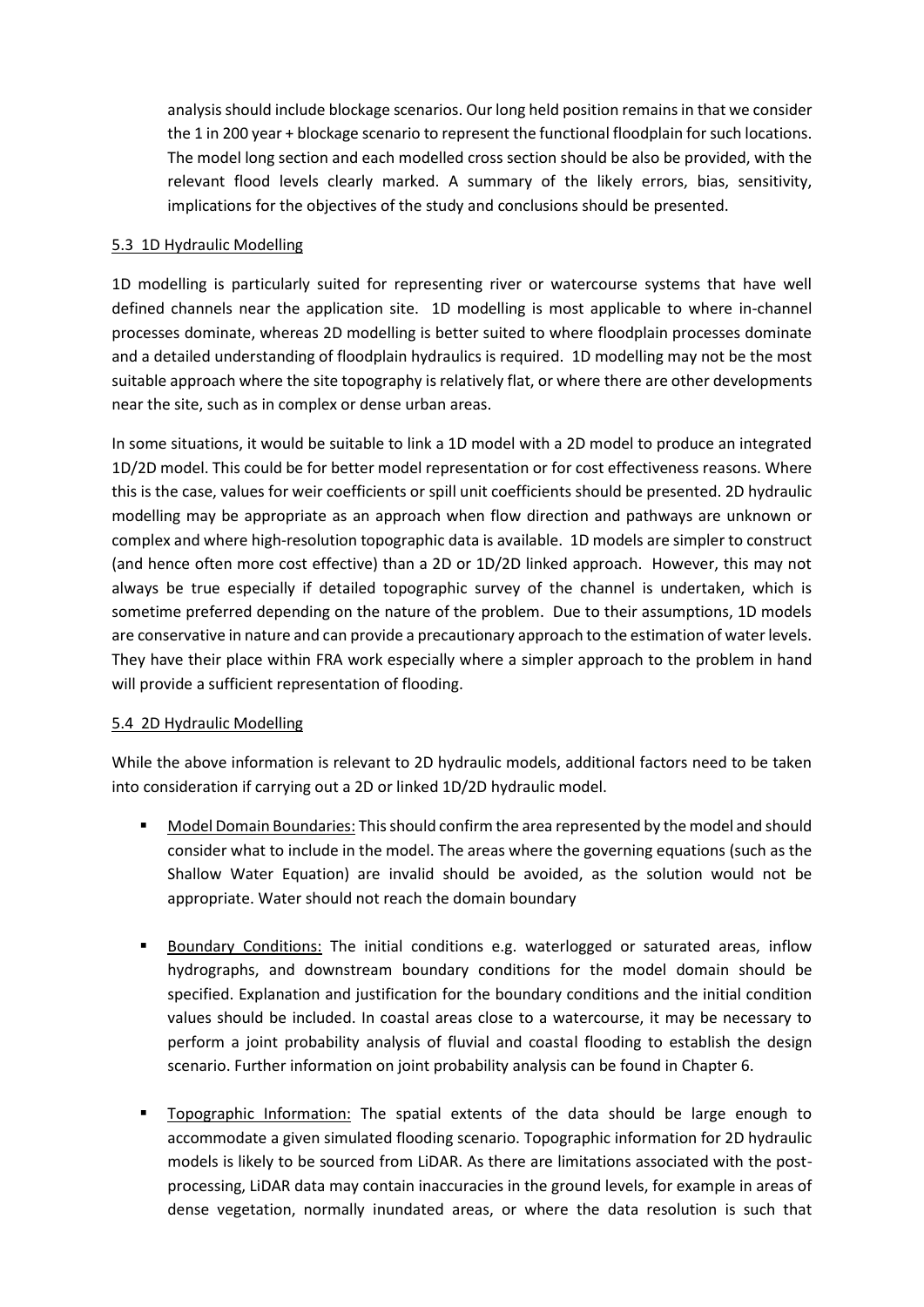hydraulically significant features are not captured. Therefore, LiDAR data should be supported with surveyed data to confirm ground levels and improve representation of structures. If structures are not adequately shown within the model grid, topographic modification should be undertaken to allow specific elevation data to be used. Where data from more than once source is used further processing may be required to obtain a common data set.

- Structures: All hydraulically significant features and structures such as weirs, bridges, walls, natural bunds, hedges, ditches etc. falling within the model domain should be included to ensure that the model represents the real world scenario as accurately as possible. If applicable all invert levels, soffit levels, springing heights etc. should be stated, and the type of unit modelled e.g. orifice, arch, culvert etc.
- Roughness Coefficient: The values used in the model should be justified and supported by a calibration and verification exercise.
- Model grid size: If using structured grids, the computational burden can be reduced by using nested grid models. The computational grids may be coarser for areas out with the floodplain or for areas where detailed information is not required. The grid size should be sufficiently fine to represent the flooding mechanism within the model domain. If using unstructured grids, particular care should be taken when creating the computational grid. If accurate channel bathymetry data is available then the meshes for the river channel and floodplains should be discretised separately. This ensures that the variations in the channel bathymetry are captured better. The mesh should contain more elements near the meanders and bigger elements for straight reaches. More elements should be created along the river channel so that maximum information is passed onto the elements in located in the floodplain. In the floodplain, the mesh should contain more elements in urban areas, and fewer elements in rural or open areas. The mesh may also need more elements to capture structures. Elements should be equilateral to minimise mass balance errors. The mesh elements should have a smooth transition in sizes, and the selected mesh sizes should do justice to both the model representation and accuracy. The size of the main features to be represented, the level of detail required, and the run time are all relevant to such considerations.
- Model Time Step: Choosing an appropriate time step is vital for ensuring increased accuracy while reducing computational requirements. Generally, model time steps for 2D domains should be approximately half that of the grid cell size. A bigger time step can reduce computational time, but may lead to model instability and increased mass balance errors Some software packages have a facility for specifying an adaptive time step which may be used to avoid modeller specific uncertainties.
- Model Calibration and Validation: If available historic flood information should be used for model calibration and validation, prior to simulating the design scenario. A sensitivity analysis should also be carried out to evaluate the uncertainties of model parameters. The mass balance error should also be presented. The modelling report should contain justification of the modelling method and software used and its limitations, any assumptions made for model simplification, and identify any other issues that may affect the accuracy of the flood output. Any post processing that has been undertaken should be stated and justified.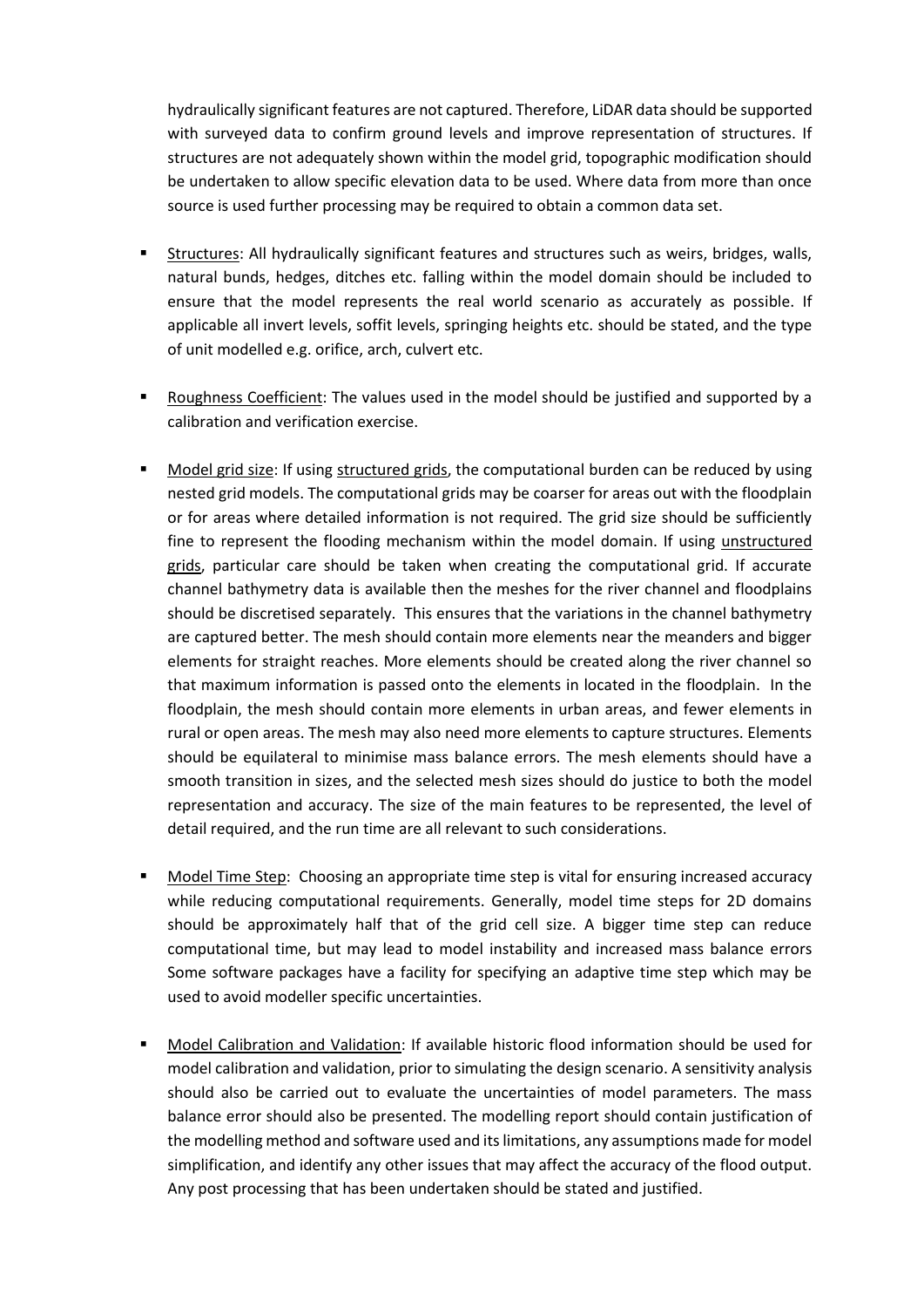- Linked 1D/2D hydraulic models: When linking 1D and 2D models it is important to establish the model domains of the individual models. If the 1D model domain is too wide, most of the floodwaters will be retained in the 1D model, whereas if the 1D model domain is too narrow then most of the floodwater will be passed to the 2D model. The distances between the crosssections in the 1D model will also affect how a 1D model will interact with a 2D model. The most common method of connecting the models is by linking the 2D model laterally along the channel. The specific linking approach used should be confirmed. Appropriate geometry for the links needs to be established. The link geometry can be taken from 1D model cross-section data if the cross sections are a suitable distance, and there are no significant variations in the topography. Link geometry can also be extracted from the topography data; however, it needs to be ensured that the link geometry is as accurate as possible. LiDAR tends to be inaccurate for areas with dense vegetation and steep slopes, like riverbanks, so it is recommended that a survey should be taken along the finalised link alignment to identify any inaccuracies. Information on how the models have been linked should be presented, and include how the best linking represents the flooding mechanism in the model domain.
- **Presentation of Model Outputs: The design flood extents should be clearly marked on the site** plan.

# **6. Guidance for Coastal Flood Risk Assessment**

## 6.1 Introduction

Wider coastal processes should always be considered when assessing coastal flood risk, in particular thinking about how coastal flooding may be exacerbated in certain locations due to physical factors that can occur individually or in combination. The key physical components of coastal flooding are predicted astronomical tide, storm surge residual, wave/fetch effect, and local bathymetric effects. The astronomical tide combined with the storm surge is referred to as the 'still water' level.

Still water levels and waves are often treated as individual processes, however waves may increase still water levels at the coast due to wave setup, and still water levels can influence where waves break and the potential for overtopping and inundation. These processes will be discussed in more detail in Section 6.4.

Coastal erosion and coastal flooding are inextricably linked. This can be due to the force of wave action, which can include moving debris. Further information on coastal erosion can be found on the [Dynamic Coast website.](http://www.dynamiccoast.com/) Wave overtopping or spray may present a risk to low lying coastal areas which under normal conditions appear to be protected.

SEPA can provide information on estimated coastal flood levels (still water level) that can provide a first indication of the risk to the application site. These can be compared to site and finished floor levels, and therefore it is imperative that good quality survey information related to Ordnance Datum Newlyn, or the local OS datum for sites in Shetland (Lerwick) and the Western Isles (Stornoway) is provided as a minimum in support of the application (see section 3.2). In some cases depending on the elevation of the site, and other local physical characteristics, survey data may be sufficient to assess flood risk and no further information would be required.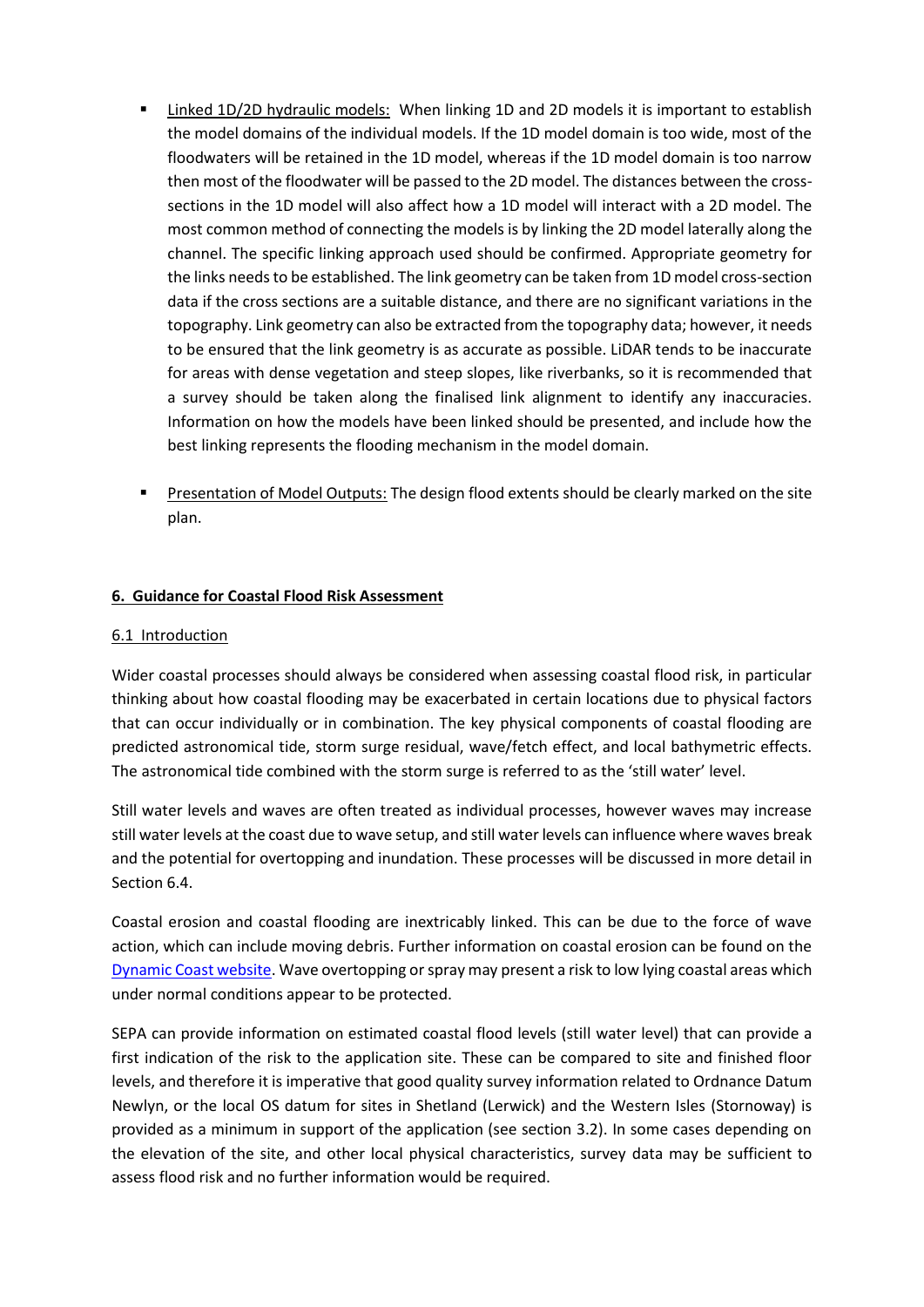## 6.2 Coastal Flood Levels

For the purposes of deriving design coastal flood levels in the UK, the application of the [Coastal Flood](https://data.gov.uk/dataset/73834283-7dc4-488a-9583-a920072d9a9d/coastal-design-sea-levels-coastal-flood-boundary-extreme-sea-levels)  [Boundary \(CFB\) method](https://data.gov.uk/dataset/73834283-7dc4-488a-9583-a920072d9a9d/coastal-design-sea-levels-coastal-flood-boundary-extreme-sea-levels) is the current accepted standard. The CFB method supersedes the POL Report 112 (1997) which was the previous method for deriving extreme sea levels. The CFB method provides a consistent set of design sea levels, uncertainty data, and design surge curves around England, Wales and Scotland. It also provides a consistent set of design swell wave conditions around England, Wales and Scotland, and practical guidance on applying these datasets. This data will be updated in 2018.

The CFB method was derived from Class A tide gauges and is therefore most suitable to the open coast. Estimates of extreme sea levels and associated uncertainty data are available at 2km resolution around the coastline of Scotland, with the exception of Shetland and beyond the project defined estuarine limits. However, through work carried out by SEPA, extension of the CFB method does now provide values, with some uncertainty, for more complex coastlines, such as sea lochs and estuaries remote from Class A tide gauges. The CFB output for Lerwick was shown to have good correlation with existing SEPA data held for Lerwick, and therefore there is an acceptable level of confidence for coastal levels, but there is more uncertainty in areas of Shetland away from Lerwick.

In areas where there is more uncertainty in the CFB levels, good quality local data should be used to supplement the CFB method, if available. Observed data on past coastal flooding events also provides a valuable source of information for design purposes. Historic coastal data can be used to inform the choice of an appropriate design flood level at a particular site, and assist in the calibration and validation of modelled estimates. Therefore, SEPA strongly recommend that any study should identify any historic flood information if available, especially for additional factors such as wave action. The SNIFFER FRM 10 project 'Coastal Flooding in Scotland: A Scoping Study' (2008) is a useful source from which to glean information on past coastal flood events.

#### 6.3 Freeboard and Climate Change

Assuming good quality surveyed levels have been provided and accepted by SEPA, then a freeboard and climate change allowance should be factored into the design level for the site. Any additional separate allowances for freeboard and climate change should always be made over and above the coastal flood level.

SEPA would expect a minimum 600mm freeboard allowance, however more may be necessary depending on local characteristics, such as evidence of wave action in the past and/or the recommendation of the local authority flood prevention teams. The freeboard allowance is to account for uncertainties associated with the design flood estimation and coastal processes including, wave action and spray, local bathymetric processes, and reduction of design level due to erosion.

Climate change allowances for sea level change should follow guidance from UKCP18, as laid out in the documen[t here.](https://www.sepa.org.uk/media/426913/lups_cc1.pdf)

In addition to freeboard, SEPA would recommend that water resilient materials and forms of construction are considered for development in coastal areas, particularly if the development may be exposed during storm conditions.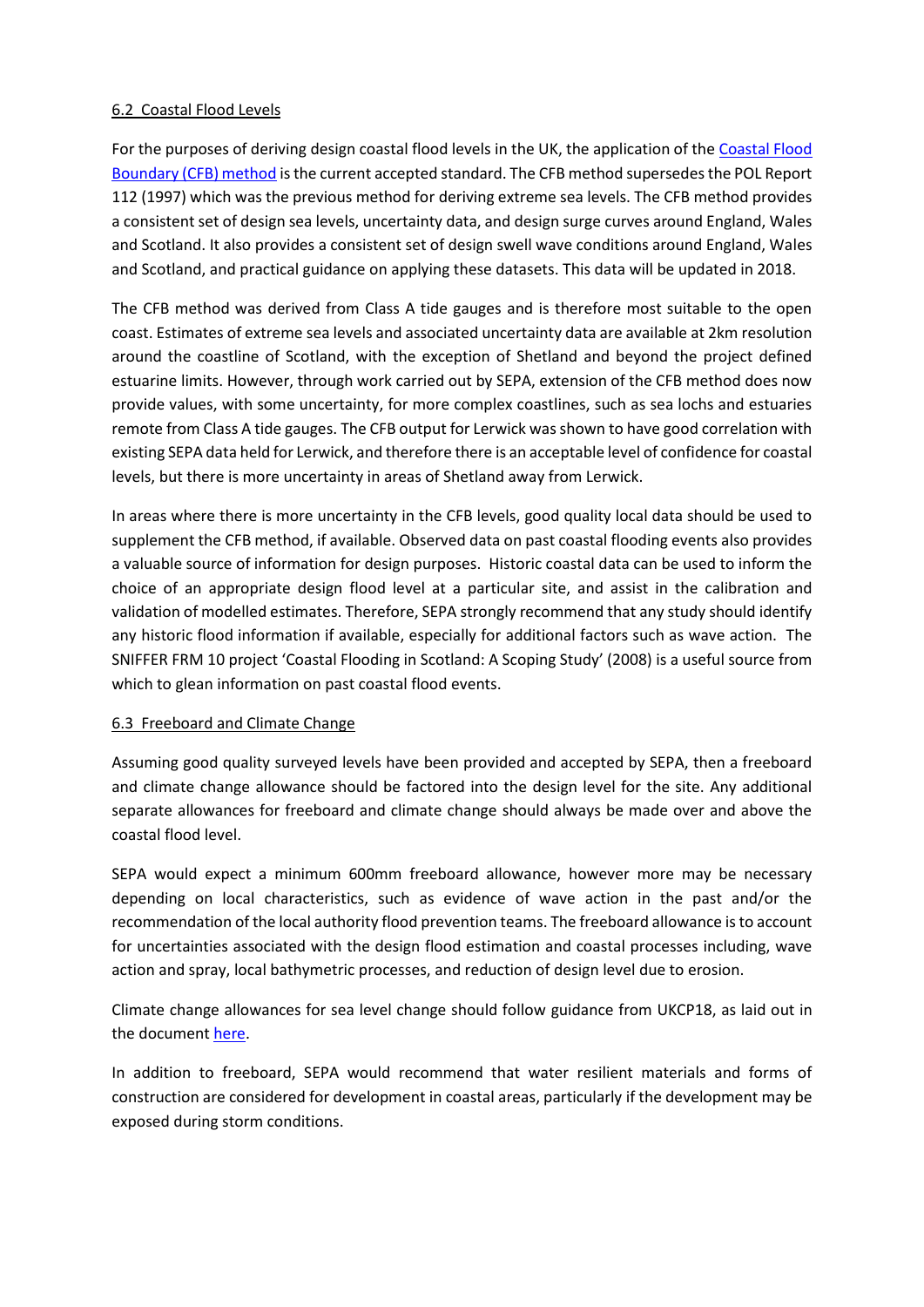## 6.4 Coastal Flood Modelling

In some cases, surveyed levels may not be sufficient to provide a robust assessment of the risk of flooding to the development and a more detailed coastal flood risk assessment would need to be carried out. The following section represents good practice when undertaking coastal flood modelling.

- Boundary Conditions: As outlined in Section 6.2, the CFB method, or the extension of the CFB method, or local tide data should be used depending on the location of the site in question. The CFB method and extension includes the effect of storm surge but does not take into account wave or wind set up.
- Topographic Information: Coastal topography should consider land based topography, the beach foreshore, and the seabed. If used LiDAR should be flown at low tide to ensure as much of the beach foreshore is collected at high resolution. Bathymetry data is used for the seabed and is merged with land based topography to create a seamless topographic grid. However, bathymetric data often needs converting from local chart datum to Ordnance Datum. Other sources of topographic data include beach surveys, coastal defence crest and profile surveys, and tidal structure surveys.
- Wind Data: Wind data time series may be required to calibrate the model, and for generating wind wave boundary conditions. Wind data is primarily available from The Met Office, but could also be obtained from local weather stations.
- Wave Data: The two different types of waves are wind waves and swell waves. Wind waves (or sea waves) are generated by local wind and have a shorter, irregular wave period. Swell waves are generated by more distant weather systems and have a more regular, longer wave period. Wave data is generally calculated from wave hind cast datasets, as there are limited long time series observations available. The Met Office Wave Watch 3 hind cast dataset is currently the most suitable from which to base an extreme value assessment.
- Joint Probability (Offshore Coastal Conditions): Coastal flooding is often a result of the simultaneous occurrence of multiple environmental variable such as sea level and wave height. Joint probability refers to the overall chance of these conditions occurring at the same time, and needs to be carried out to determine these conditions of offshore variables. There are various approaches for joint probability analysis in the DEFRA Guidance (see below) and SEPA may be able to provide some joint probability data for some areas.
- **Wave Transformation:** As forecast points from the wave datasets are offshore, a wave transformation model is required to apply the conditions in shore. Wave conditions inshore cannot be used as a direct input into a hydraulic model. The offshore joint probability data is used as boundary conditions. Development of wave transformation models require good bathymetric and shore survey data. The transformation model should be calibrated and validated using observed wave buoy data where possible.
- **Wave Overtopping: Overtopping models are required to determine the rate of flow over a** defence, and is required to transform the inshore wave and water levels to overtopping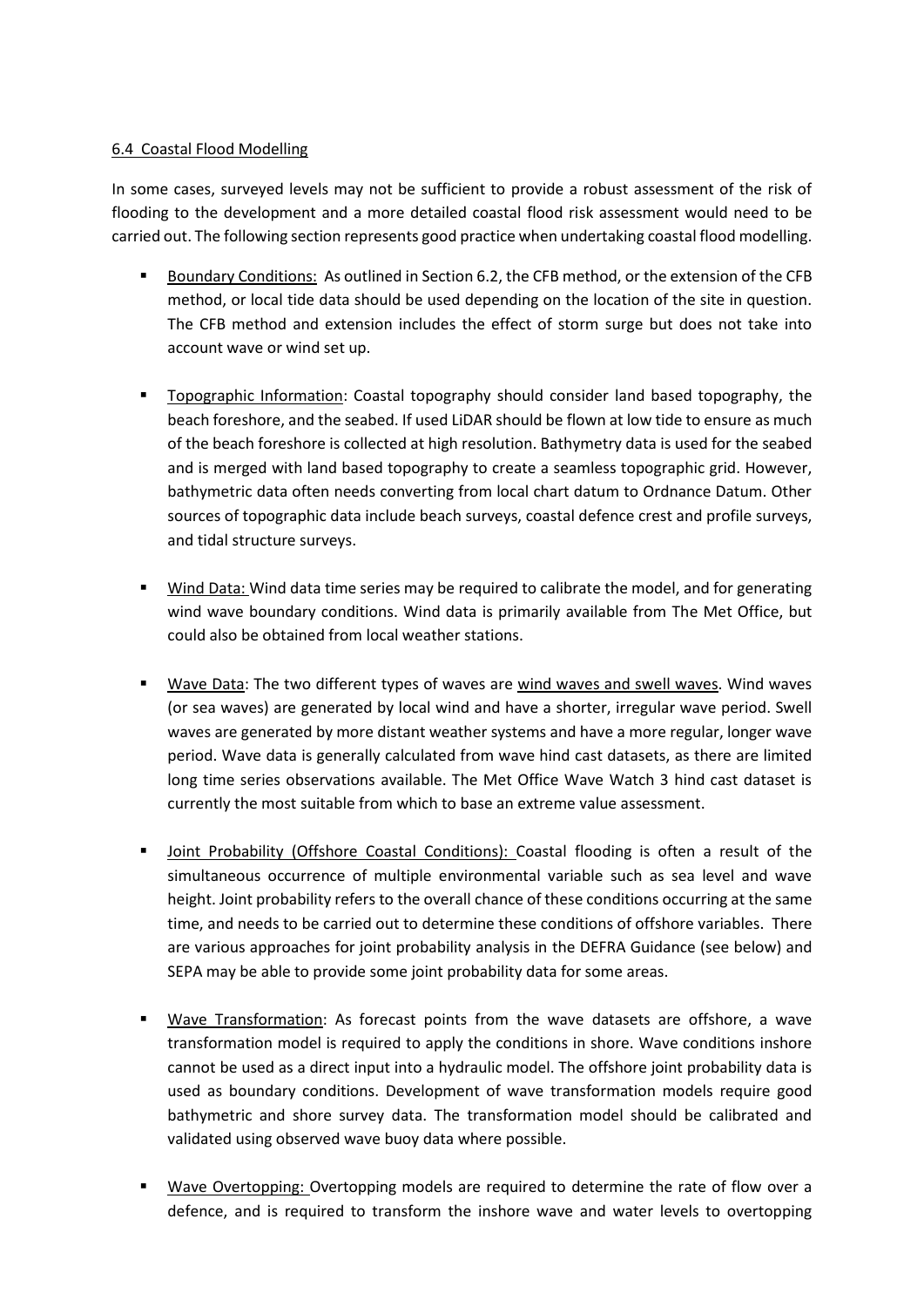discharges/rates. The most suitable model will depend on the defence type, and choice of model should be justified. There is usually very little measured data to calibrate the overtopping model; however, the uncertainty can be mitigated by carrying out sensitivity and validation of the overtopping model against simulation events. Sensitivity of the overtopping model parameters to overtopping rate should also be assessed.

## 6.5 Joint Probability Analysis

For coastal sites close to a watercourse, or for sites within an inner estuary, consideration of both coastal and fluvial events may be required to estimate the worst case combined 200-year event. Ideally, a range of various combinations should be presented, but the worst-case scenario would involve the concurrence of high tide, surge, and high fluvial flows.

Coastal/fluvial joint probability analysis typically involves running a model with different combinations of downstream tidal boundaries and fluvial inflow boundaries. Consideration should be given to the backwater influence of the tidal boundary on upstream water levels as this can have an effect further upstream than the tidal limit, and the probability will vary depending on fluvial peak duration.

In undertaking joint probability analysis, we would recommend that the [DEFRA/ EA guidance](http://www.estuary-guide.net/pdfs/FD2308_3429_TRP.pdf) be followed.

# **7. Surface Water**

# 7.1 Introduction

Developers should consider the potential for flooding from all sources, and in some cases, for example where there is a pre-existing risk or surface water flooding issues are particularly complex, an FRA or drainage assessment may be required to assess surface water flood risk. As outlined in the **SEPA-**[Planning Authority Protocol \(Policy 41\),](https://www.sepa.org.uk/media/136143/sepa-planning-authority-protocol-41.pdf) SEPA will not comment on the suitability of drainage proposals, and solutions that involve on-site engineering design considerations for drainage will be matters for the local authority to consider in conjunction with Scottish Water.

# 7.2 Guidance for Surface Water Modelling

If a complex surface water issue has been identified, then the following generic guidance represents good practice for undertaking surface water modelling.

Surface water modelling can vary depending on the scale and complexity of the flooding scenario. Modelling approaches could include basic topographic GIS analysis to identify natural flow paths, direct rainfall models (0D rapid flood spreading techniques or 2D hydraulic models), and fully integrated approaches (1D model of the sewer network coupled with direct rainfall model of the above ground topography).

In some circumstances, there may be a need to combine an assessment of fluvial and pluvial flood risk, particularly where out of bank flows and overland surface water flows are likely to interact.

# 7.2.1 Hydrological Parameters

Surface water models need to be driven by rainfall volumes that are representative of events leading to surface water flooding, and are one of the main sources of model uncertainty. It may be appropriate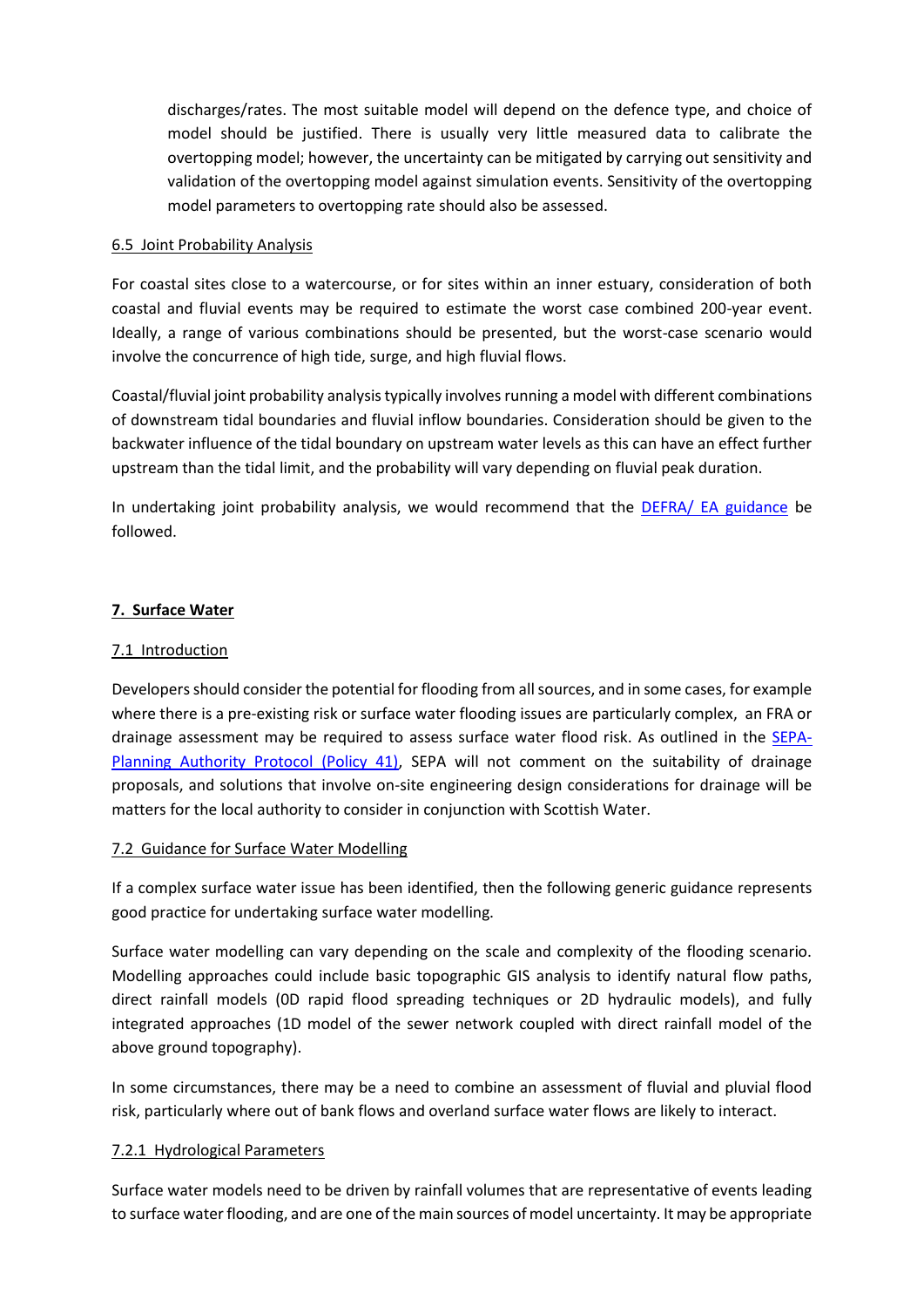to use Depth Duration Frequency (DDF) models to construct a representative rainfall to apply over the model domain. The DDF parameters should be obtained from the FEH web service, which has the most recent (2013) rainfall model. Where available, observed rainfall data should be used to verify the model.

SEPA would recommend that climate change is considered and we would recommend use of the rainfall allowanced set out in the guidance [here.](https://www.sepa.org.uk/media/426913/lups_cc1.pdf)

For surface water, modelling it is recommended that the 50% summer profile be applied across both urban and rural areas. The summer profile has a more pronounced peak to represent intense convective summer storms that can overwhelm drainage networks causing surface water flooding.

Due to the different nature of the catchments, storm durations in urban areas should be assessed differently to rural catchments. In rural areas with higher infiltration rates, relatively longer storm durations of 3 hours or more should be applied based on the critical storm duration approach in the FEH. In urban areas with a well-maintained drainage network, a shorter storm duration of approximately 1 hour should be applied to built-up regions. Alternatively, a range of modelled scenarios can be used to help indicate model sensitivity.

FEH guidance should be followed to identify the design rainfall; however, the primary rainfall event adopted should be either a 240 or 200-year return period based on the urban extent of the modelled catchment or the particular deterministic method being used.

In urban catchments, it may be appropriate to incorporate a realistic drainage value to remove a proportion of the rainfall input based on any local information from drainage studies for that catchment. It is recommended that a figure similar to the 5-year rainfall event be used unless any sitespecific data from Scottish Water suggests otherwise. No sewer allowance should be applied throughout rural environments.

Infiltration rates should vary between urban and rural areas to account for the effect of extensive impermeable surfaces in built-up regions. Any site-specific data should inform the infiltration rate but generally SEPA would recommend a percentage runoff of 70% in urban areas (after Akan & Houghtalen 2003 and Young & Black 2009), and 55% for rural areas (as used by SEPA for producing surface water hazard maps).

# 7.2.2 Digital Terrain Model

The topography of a site is a key controlling factor determining the overland flow pathways along which runoff will flow or accumulate. The most widely available Digital Terrain Model (DTM) is NEXT Map, but this has a low resolution and a limited vertical accuracy of +/- 0.7 to 1m and therefore is a large source of uncertainty with surface water models based on this underlying data. Therefore, LiDAR data should be used when possible.

Due to the influence that buildings and roads have on flow pathways, it may be appropriate to represent these features within the DTM, particularly for large-scale developments. In cases where this is deemed appropriate, buildings may be represented by either 'stamping' them onto the DTM or by using appropriate Manning's 'n' roughness values to represent buildings as part of the model grid.

Road heights should be lowered by 100mm when NEXT Map DTM is used, but may not require any additional processing when LiDAR is used. Other building representation methods are also possible.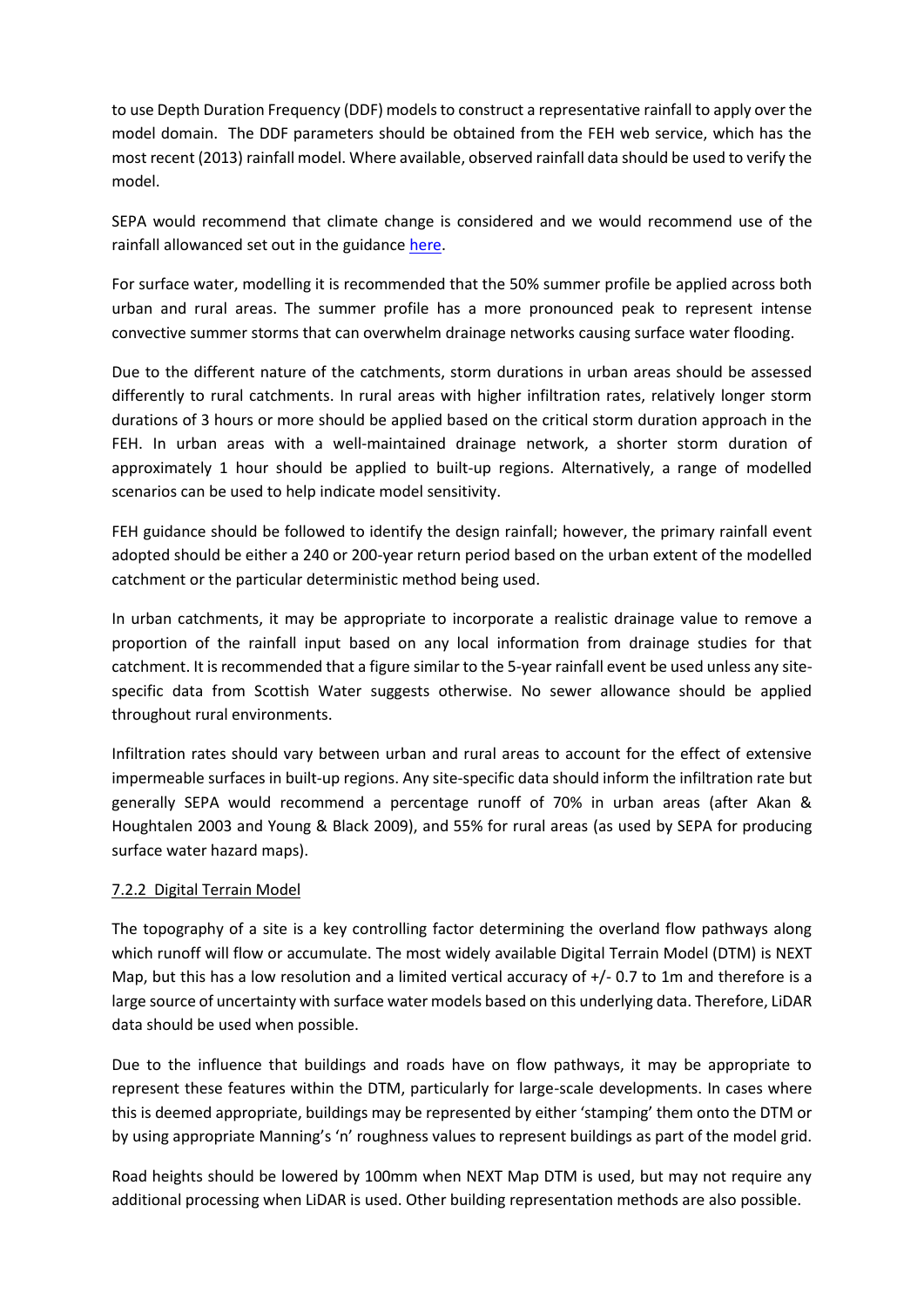If a model uses a combination of DTM datasets it is anticipated that some interpolation and smoothing between the two DTM tiles has been carried out within a specified buffer zone. A step join between datasets can be used where appropriate but this will be on a site-specific basis and influenced by the type of modelling approach proposed.

## 7.2.3 Model Verification

It is also expected that Quality Assurance work is carried out to check the accuracy of the DTM. The data should also be checked for any potential 'false blockages' which could create artificial barriers to flow paths.

Site investigations of site-specific factors, and property thresholds should be used to verify the model. Other appropriate verification methods would include anecdotal evidence and observed flows and depths where available.

# **8. Groundwater**

It is considered that groundwater flooding in Scotland is likely to be a flooding mechanism that contributes or is linked to other sources of flooding, such as fluvial or surface water, on a local scale during heavy rainfall events as opposed to separate distinctive events. Groundwater has the potential to extend the duration or extent of flooding in low-lying areas.

Groundwater flooding is possibly under-represented in Scotland due to the difficulty of differentiating it from other types of flooding. There are several mechanisms of groundwater flooding which are described in more detail in Appendix 2. In parts of Scotland, the effects of mine workings can cause groundwater flooding, or contribute to fluvial or surface water flooding. In cases where this is an issue, dewatering would be required in perpetuity which could affect the sustainability of the site.

If there is a perceived risk of flooding, groundwater can be investigated as part of a flood risk assessment or drainage assessment, although SEPA only offer generic guidance on groundwater elements of flood risk assessments. These can be desk based or involve onsite ground investigations and groundwater level monitoring in conjunction with other hydrological data. Monitoring of groundwater, particularly through a flood event, is the ideal scenario to understand groundwater flooding mechanisms, although this data in Scotland is likely to be limited compared to other parts of the UK. For larger or strategic developments if groundwater flooding is perceived to be a risk, hydrometric monitoring equipment could be installed at an early stage to better inform the drainage assessment or flood risk assessment.

Groundwater assessments should be scaled to the complexity of the flooding risks under consideration. Consideration should also be given to how groundwater may interact with proposed mitigation of other sources of flooding.

Additional volumes of groundwater may also need to be accounted for in the design of drainage schemes on top of that required to mitigate against surface water flooding. Source control of rainfall is important for mitigating surface water flooding, and below ground storage elements such as detention basins and wetlands may need to be lined.

Mitigation of groundwater flooding can be difficult if not properly considered and therefore new development should be avoided in areas at risk. If flood mitigation measures are proposed then it is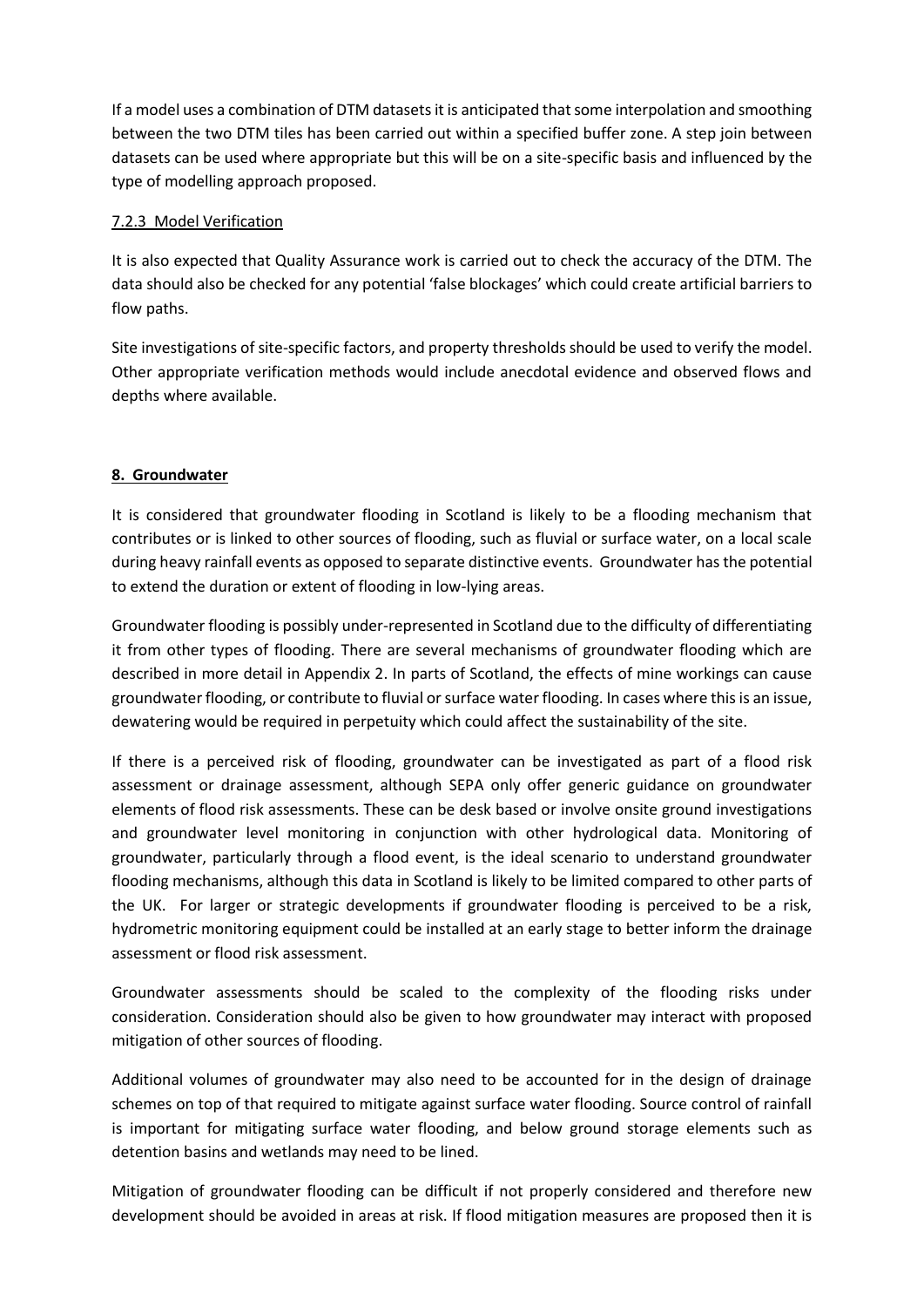important to identify groundwater flow paths and how they may be altered by a development, particularly those involving substantial ground engineering works. Installing physical barriers to alter groundwater flow may have detrimental environmental impacts outside flood events.

## **9. Land Raising and Compensatory Storage**

## 9.1 Introduction

New development must not affect the ability of the functional floodplain to store and convey floodwater. Removal of the functional floodplain by land raising will displace floodwater and have an unacceptable impact unless it is linked to the provision of compensatory storage (Figure 5).





Generally, piecemeal reduction of the functional floodplain should be avoided given the cumulative effects of reducing storage capacity, and land raising should only be considered in exceptional circumstances where it is shown to have a neutral or better impact on flood risk outside the raised area. Land raising is unlikely to be acceptable within an area of natural or undeveloped floodplain.

In the exceptional circumstance where land raising is an appropriate approach, compensatory storage must be provided up to the 1 in 200-year design level. An exception may be made for sites on the open coast where the displaced water is unlikely to increase flood risk. In addition to ensuring there is no loss of floodplain storage, consideration should be given to floodplain conveyance and to ensure that flow paths are not altered because of any land raising.

Compensatory storage should be provided on a 'like for like' basis i.e. compensatory storage must become effective at the same point in a flood event, as the lost storage would have been. It should therefore provide the same volume and be at the same level, relative to the flood level, as the lost storage. This is to ensure that floodwater is not displaced elsewhere with potential adverse impacts. If compensatory storage is provided at another level it will already be full (if lower) or still be empty (if higher) when the storage is required, and the characteristics of the floodplain at this location will be altered.

In some cases, there may be no suitable areas of land within a development boundary to provide compensatory storage. The location of on or offsite compensatory storage should relate hydraulically and hydrologically to the location of the development. Compensatory storage could be provided by either direct or indirect replacement of floodplain volume. Direct replacement is the preferred method; however, the feasibility of providing direct replacement is largely dependent on there being available land at an appropriate level. Even where there is available land, direct replacement may not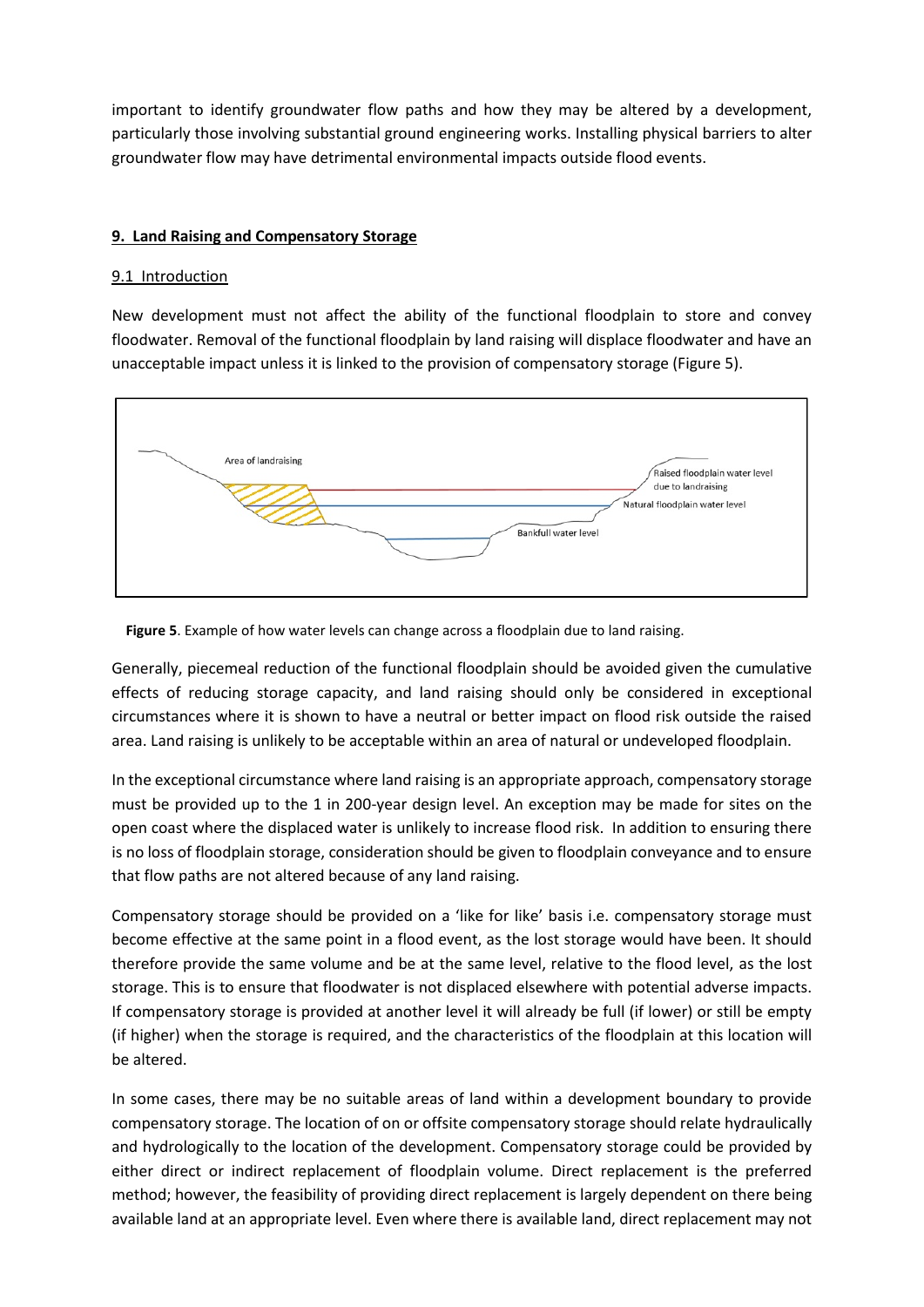be acceptable if it has detrimental impacts on the environment, landscape or cultural heritage or where there are long-term issues relating to land ownership. Although we will assess the hydrology of each case on a site-by-site basis, other factors will be matters for the Planning Authority to assess.

Indirect replacement of lost floodplain volume may not be acceptable if it is considered unsustainable. It is unlikely to be sustainable if it will require frequent inspection and maintenance regimes, have intakes and outfalls that may be prone to blockage and a storage facility with a capacity that is likely to be diminished by siltation. To help assess this, information should be provided on the frequency of inspection and maintenance regimes, what measures will be included to avoid or manage blockage of intakes and outfalls, and siltation on storage facilities. Such measures would have to be maintained in perpetuity.

# 9.2 Compensatory Storage Proposals

The preferred method for providing compensatory storage is 'like for like' volume. To determine the volume of compensatory storage required SEPA recommend that the area of raised ground is divided into 5-10 'slices' and the volume of each slice is calculated (Table 1). Compensatory storage can then be designed so that a volume, at least equal to each slice of raised ground, will be provided at the same level as that it is replacing.

| Slice between:     | Volume lost as a<br>development $(m^3)$ |  | result of | Volume | gained<br>compensatory storage $(m^3)$ | by | proposed |
|--------------------|-----------------------------------------|--|-----------|--------|----------------------------------------|----|----------|
| $5.50 - 5.75$ mAOD |                                         |  |           |        |                                        |    |          |
| $5.75 - 6.00$ mAOD |                                         |  |           |        |                                        |    |          |
| $6.00 - 6.25$ mAOD |                                         |  |           |        |                                        |    |          |
| $6.25 - 6.50$ mAOD |                                         |  |           |        |                                        |    |          |

**Table 1:** Example of table for reporting 'like for like' storage volumes

Compensatory storage proposals will be considered on a site-by-site basis, but generally, the following proposals are unlikely to be acceptable:

- Raising land within an area of natural/ undeveloped floodplain.
- Excavating a hollow in the floodplain below the level of the development. It is likely that this would not replicate the characteristics of the floodplain and offer no storage potential.
- Excavating a landlocked area isolated from the floodplain, or linked by a narrow access, such as culverts. These are prone to accidental blockage or infilling, especially if they are only used infrequently.
- Providing low-level compensation to match high-level development or vice versa. This affects the timing of operation of the compensatory storage relative to the pre-development situation.
- Works that may place surrounding properties at risk, such as lowering ground levels close to other properties that may already be at risk, and therefore increasing flood risk elsewhere.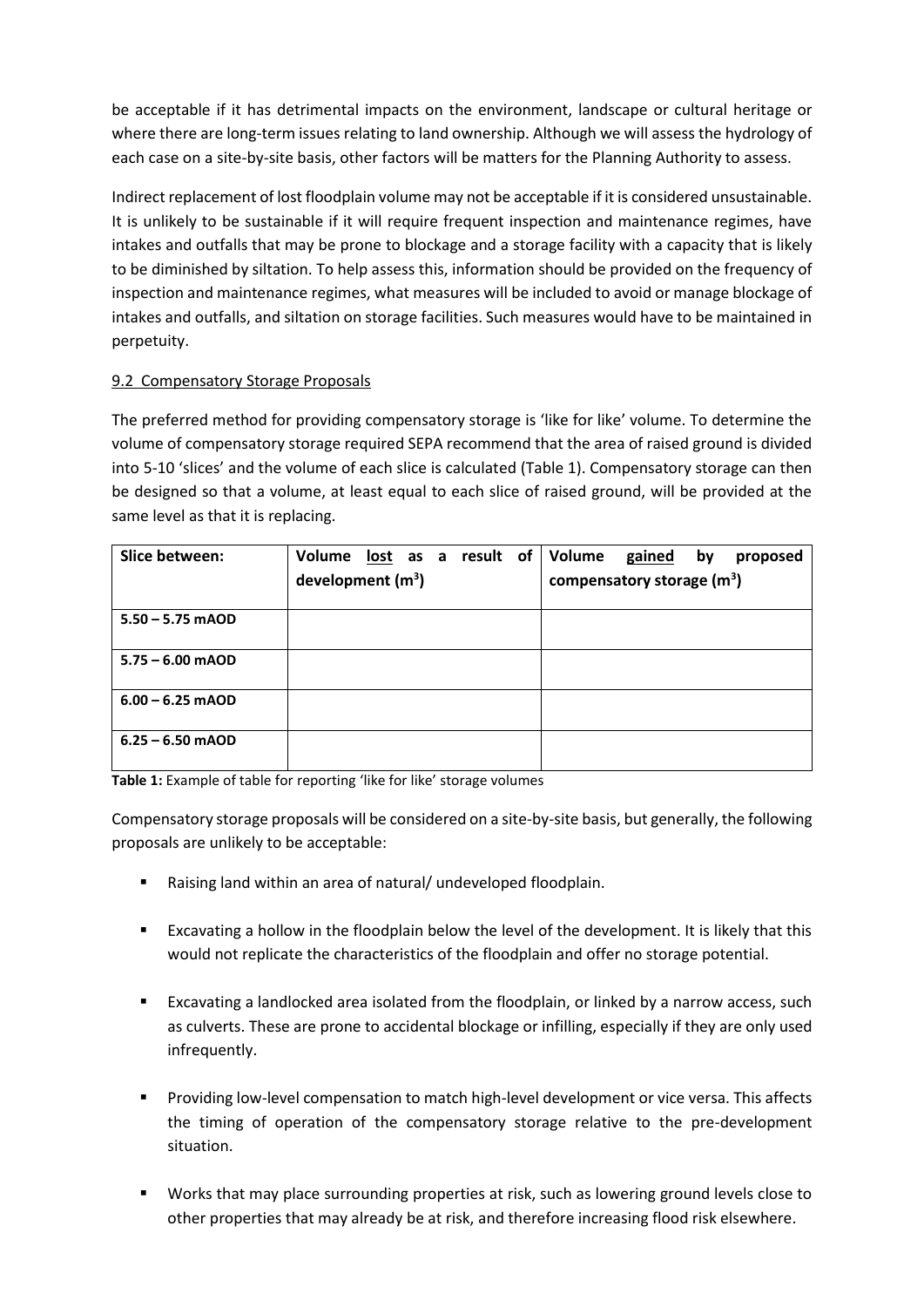- An engineering solution, such as Storm cells or similar, that is dependent on frequent maintenance to maintain its design capacity and efficient operation. This is unlikely to be sustainable over the lifetime of the development and beyond.
- Where a bunded storage area is required to provide compensatory storage as it increases flood risk elsewhere should it fail, would require maintenance throughout the lifetime of the development, and is reliant on informal defences to enable development. This is not deemed by SEPA to be a sustainable approach.

## 9.3 Modelling Issues

Hydraulic models may not be appropriate for assessing the impact of loss of storage capacity. This is because steady state 1D models cannot accurately represent the loss of upstream storage, and fully dynamic 1D models cannot fully represent the complex hydraulics associated with floodplain processes. Therefore modelling the removal of flood storage is likely to introduce further uncertainty, especially as the majority of models are uncalibrated due to a lack of data. The application of complex 2D models with additional survey data may reduce the level of uncertainty; however, uncertainty with parameterisation and the lack of calibration data may remain.

Although 'like for like' compensatory storage is the preferred method, there may be exceptional circumstances where other approaches are required. In these cases, modelling uncertainty must be reduced as far as possible so models should be calibrated where data is available. Sufficient information should be supplied to demonstrate model stability, and sensitivity to changes in key model parameters (Chapter 5). In addition, information should be supplied on model run/simulation parameters to provide to provide a full breakdown on the modelling process, and SEPA may request the model files are provided for further review. A satisfactorily robust model should clearly demonstrate the alternative mitigation proposals and that there would be no increase in flood risk upstream or downstream of the development. However SEPA emphasises that the preferred method is to provide 'like for like' storage, and that taking a modelling approach immediately should not be considered as an alternative.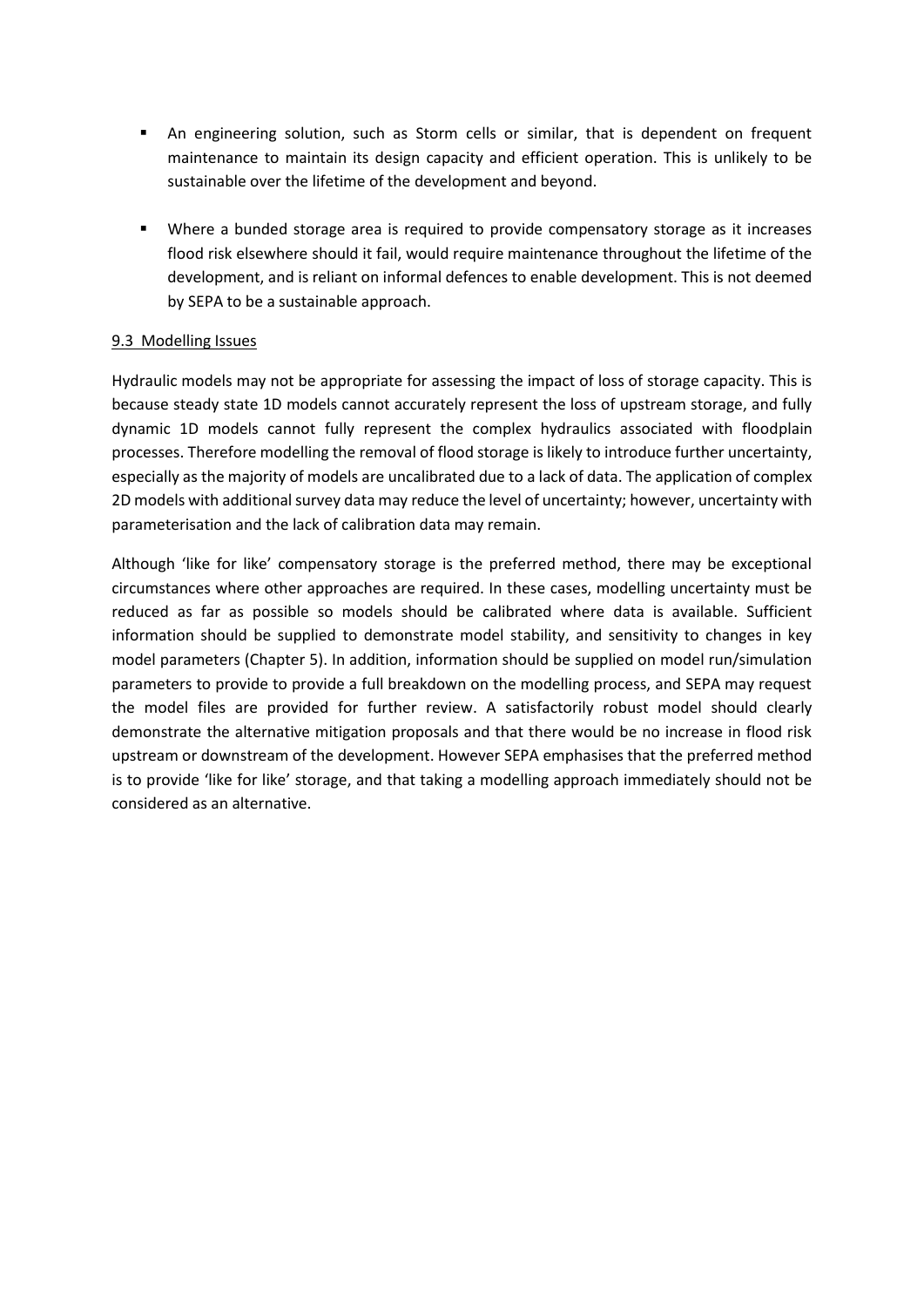Appendix 1: SEPA Flood Risk Assessment Checklist: this must be completed prior to submitting an FRA to the Local Authority. Without it, SEPA will not accept an FRA for review - [click here](https://www.sepa.org.uk/media/159170/flood-risk-assessment-checklist.xlsx)

| <b>SEPAP</b><br>cattish Environme<br>Protection Ages<br><b>Flood Risk Assessment (FRA) Checklist</b><br><b>Buildings Corp</b><br>(SS-NFR-F-001-Version 14 - Last updated 28/05/2019      |               |                  |                  |                                                              |                                                                  |                      |  |  |
|------------------------------------------------------------------------------------------------------------------------------------------------------------------------------------------|---------------|------------------|------------------|--------------------------------------------------------------|------------------------------------------------------------------|----------------------|--|--|
|                                                                                                                                                                                          |               |                  |                  |                                                              |                                                                  |                      |  |  |
|                                                                                                                                                                                          |               |                  |                  |                                                              |                                                                  |                      |  |  |
| This document must be attached within the front cover of any Flood Risk Assessments issued to Local Planning Authorities (LPA) in support of a development proposal which may be at risk |               |                  |                  |                                                              |                                                                  |                      |  |  |
| of flooding. The document will take only a few minutes to complete and will assist SEPA in reviewing FRAs, when consulted by LPAs. This document should not be a substitute for a FRA.   |               |                  |                  |                                                              |                                                                  |                      |  |  |
| <b>Development Proposal Summary</b>                                                                                                                                                      |               |                  |                  |                                                              |                                                                  |                      |  |  |
| Site Name:                                                                                                                                                                               |               |                  |                  |                                                              |                                                                  |                      |  |  |
| Grid Reference:                                                                                                                                                                          | Easting       |                  | Northina:        |                                                              |                                                                  |                      |  |  |
| Local Authority:                                                                                                                                                                         |               |                  | Select from List |                                                              |                                                                  |                      |  |  |
| Planning Reference number (if known):                                                                                                                                                    |               |                  |                  |                                                              |                                                                  |                      |  |  |
| Nature of the development:                                                                                                                                                               |               | Select from List |                  | If residential, state type:                                  |                                                                  |                      |  |  |
| Size of the development site:                                                                                                                                                            |               |                  | Ha               |                                                              |                                                                  |                      |  |  |
| Identified Flood Risk:                                                                                                                                                                   | Source:       | Select from List |                  | Source name:                                                 |                                                                  |                      |  |  |
| <b>Land Use Planning</b>                                                                                                                                                                 |               |                  |                  |                                                              |                                                                  |                      |  |  |
| Is any of the site within the functional floodplain?                                                                                                                                     |               | Select from List |                  |                                                              |                                                                  |                      |  |  |
| frefer to SPP para 2551                                                                                                                                                                  |               |                  |                  |                                                              | If yes, what is the net loss of storage?                         | m <sup>3</sup>       |  |  |
| Is the site identified within the local development plan?                                                                                                                                |               | Select from List |                  | Local Development Plan Name<br>Allocation Number / Reference |                                                                  | Year of Publication: |  |  |
|                                                                                                                                                                                          |               |                  |                  |                                                              |                                                                  |                      |  |  |
| If yes, what is the proposed use for the site as<br>identified in the local plan?                                                                                                        |               | Select from List |                  | If Other please specify:                                     |                                                                  |                      |  |  |
| Does the local development plan and/or any pre-                                                                                                                                          |               |                  |                  |                                                              |                                                                  |                      |  |  |
| application advice, identify any flood risk issues with                                                                                                                                  |               | Select from List |                  |                                                              |                                                                  |                      |  |  |
| or requirements for the site.                                                                                                                                                            |               |                  |                  | lf so, please specifu:                                       |                                                                  |                      |  |  |
| What is the proposed land use vulnerability?                                                                                                                                             |               | Select from List |                  |                                                              | the proposals represent an increase in land use vulnerability?   | Select from List     |  |  |
| <b>Supporting Information</b>                                                                                                                                                            |               |                  |                  |                                                              |                                                                  |                      |  |  |
| FRA (including topographic and flood inundation<br>plans)?                                                                                                                               |               | Select from List |                  |                                                              |                                                                  |                      |  |  |
| Has sufficient supporting information, in line with our.<br>Technical Guidance, been provided? For example:                                                                              |               |                  |                  |                                                              |                                                                  |                      |  |  |
| site plans, photos, topographic information, structure                                                                                                                                   |               | Select from List |                  |                                                              |                                                                  |                      |  |  |
| information and other site specific information.                                                                                                                                         |               |                  |                  |                                                              |                                                                  |                      |  |  |
| Has a historic flood search been undertaken?                                                                                                                                             |               | Select from List |                  |                                                              | If flood records in vicinity of the site please provide details: |                      |  |  |
| Is a formal flood prevention scheme present?                                                                                                                                             |               | Select from List |                  |                                                              | If known, state the standard of protection offered:              |                      |  |  |
| Current / historical site use:                                                                                                                                                           |               |                  |                  |                                                              |                                                                  |                      |  |  |
| Is the site considered vacant or derelict?                                                                                                                                               |               | Select from List |                  |                                                              |                                                                  |                      |  |  |
| <b>Development Requirements</b>                                                                                                                                                          |               |                  |                  |                                                              |                                                                  |                      |  |  |
| Freeboard on design water level:                                                                                                                                                         |               |                  | m                |                                                              |                                                                  |                      |  |  |
| Is safe / dry access and egress available?                                                                                                                                               |               | Select from List |                  |                                                              | Min access/egress level:                                         | m AOD                |  |  |
| Design levels:                                                                                                                                                                           | Ground level: |                  | m AOD            |                                                              | Min FFL:                                                         | mAOD                 |  |  |
| <b>Mitigation</b>                                                                                                                                                                        |               |                  |                  |                                                              |                                                                  |                      |  |  |
| Can development be designed to avoid all areas at<br>risk of flooding?                                                                                                                   |               | Select from List |                  |                                                              |                                                                  |                      |  |  |
| Is mitigation proposed?                                                                                                                                                                  |               | Select from List |                  |                                                              |                                                                  |                      |  |  |
| If yes, is compenstory storage necessary?                                                                                                                                                |               | Select from List |                  |                                                              |                                                                  |                      |  |  |
| Demonstration of compensatory storage on a "like for                                                                                                                                     |               |                  |                  |                                                              |                                                                  |                      |  |  |
| like" basis?                                                                                                                                                                             |               | Select from List |                  |                                                              |                                                                  |                      |  |  |
| Should water resistant materials and forms of<br>construction be used?                                                                                                                   |               | Select from List |                  |                                                              |                                                                  |                      |  |  |
|                                                                                                                                                                                          |               |                  |                  |                                                              |                                                                  |                      |  |  |

| <b>SEPAP</b><br><b>Flood Risk Assessment (FRA) Checklist</b><br><b>Busham Die</b> |                  |                                         |                   |                           | (SS-NFR-F-001 - Version 14 - Last updated 28/05/2019 |                        |                  |  |
|-----------------------------------------------------------------------------------|------------------|-----------------------------------------|-------------------|---------------------------|------------------------------------------------------|------------------------|------------------|--|
| <b>Hydrology</b>                                                                  |                  |                                         |                   |                           |                                                      |                        |                  |  |
| Is there a requirement to consider fluvial flooding?                              |                  | Select from List                        |                   |                           |                                                      |                        |                  |  |
|                                                                                   |                  |                                         | km <sup>2</sup>   |                           |                                                      |                        |                  |  |
| Area of catchment:                                                                |                  |                                         |                   |                           | Is a map of catchment area included in FRA?          |                        | Select from List |  |
| Estimation method(s) used (please select all that apply):                         |                  | Pooled Analysis<br>Single Site Analysis | п                 |                           | If Pooled analysis have group details been included? |                        | Select from List |  |
|                                                                                   |                  | Enhanced Single Sit                     | $\overline{\Box}$ |                           |                                                      |                        |                  |  |
|                                                                                   |                  | ReFH <sub>2</sub>                       | п<br>п            |                           |                                                      |                        |                  |  |
|                                                                                   |                  | <b>FEH RRM</b>                          | п                 |                           |                                                      |                        |                  |  |
|                                                                                   |                  | Other                                   | п                 |                           | If other (please specify methodology used):          |                        |                  |  |
| Estimate of 200 year design flood flow:                                           |                  |                                         | $m^3/s$           |                           |                                                      |                        |                  |  |
|                                                                                   |                  |                                         | $m3$ /s           |                           |                                                      |                        |                  |  |
| Omed estimate:                                                                    |                  |                                         |                   |                           |                                                      | Method:                | Select from List |  |
| Statistical Distribution Selected:                                                |                  | Select from List                        |                   |                           |                                                      | Reasons for selection: |                  |  |
| <b>Hydraulics</b>                                                                 |                  |                                         |                   |                           |                                                      |                        |                  |  |
| Hudraulic modelling method:                                                       |                  | Select from List                        |                   | Software used:            | Select from List                                     |                        |                  |  |
|                                                                                   |                  |                                         |                   | If other please specify:  |                                                      |                        |                  |  |
| Number of cross sections:                                                         |                  |                                         |                   |                           |                                                      |                        |                  |  |
| Source of data (i.e. topographic survey, LiDAR etc):                              |                  |                                         |                   | Date obtained / surveved: |                                                      |                        |                  |  |
| Modelled reach length:                                                            |                  |                                         | m                 | It ves please provide     |                                                      |                        |                  |  |
| Any changes to default simulation parameters?<br>Model timestep:                  |                  |                                         |                   |                           |                                                      |                        |                  |  |
| Model grid size:                                                                  |                  |                                         |                   |                           |                                                      |                        |                  |  |
| Any structures within the modelled length?                                        |                  | Select from List                        |                   | Specify, if combination:  |                                                      |                        |                  |  |
| Maximum observed velocity:                                                        |                  |                                         | mis               |                           |                                                      |                        |                  |  |
| Brief summary of sensitivity tests, and range:                                    |                  |                                         |                   |                           |                                                      |                        |                  |  |
| variation on flow [Z]                                                             |                  |                                         |                   |                           | Please specify climate change scenario considered:   |                        |                  |  |
|                                                                                   |                  |                                         |                   |                           |                                                      |                        |                  |  |
| variation on channel roughness (%)                                                |                  |                                         | ×                 |                           |                                                      |                        |                  |  |
| blockage of structure (range of % blocked)                                        |                  |                                         | z                 |                           |                                                      |                        |                  |  |
| boundary conditions:                                                              |                  | <b>Upstream</b><br>Flow                 |                   |                           | Dovnstream<br>Select from List                       |                        |                  |  |
| (1) type                                                                          | Specifu if other |                                         |                   | Specify if other:         |                                                      |                        |                  |  |
| [2] does it influence water levels at the site?                                   |                  | Select from List                        |                   |                           | Select from List                                     |                        |                  |  |
| Has model been calibrated (gauge data / flood records)?                           |                  | Select from List                        |                   |                           |                                                      |                        |                  |  |
| Is the hudraulic model available to SEPA?                                         |                  | Select from List                        |                   |                           |                                                      |                        |                  |  |
| Desian flood levels:                                                              | 200 year         |                                         | m AOD             |                           | 200 year plus climate change                         |                        | m AOD            |  |
| Cross section results provided?                                                   |                  | Select from List                        |                   |                           |                                                      |                        |                  |  |
| Long section results provided?                                                    |                  | Select from List                        |                   |                           |                                                      |                        |                  |  |
| Cross section ratings provided?                                                   |                  | Select from List                        |                   |                           |                                                      |                        |                  |  |
| Tabular output provided (i.e. levels, velocities)?                                |                  |                                         |                   |                           |                                                      |                        |                  |  |
| Mass balance error:                                                               |                  |                                         |                   |                           |                                                      |                        |                  |  |
| Coastal                                                                           |                  |                                         |                   |                           |                                                      |                        |                  |  |
| Is there a requirement to consider coastal / tidal flooding?                      |                  | Select from List                        |                   |                           |                                                      |                        |                  |  |
| Estimate of 200 year design flood level:                                          |                  |                                         | m AOD             |                           |                                                      |                        |                  |  |
| Estimation method(s) used:                                                        |                  | Select from List                        |                   |                           | If other please specify methodology used:            |                        |                  |  |
| Allow ance for climate change (m):                                                |                  |                                         | m.                |                           |                                                      |                        |                  |  |
| Allow ance for wave action etc (m):                                               |                  |                                         | m.                |                           |                                                      |                        |                  |  |
| Overall design flood level:                                                       |                  |                                         | m AOD             |                           |                                                      |                        |                  |  |
|                                                                                   |                  |                                         |                   |                           |                                                      |                        |                  |  |
| <b>Comments</b>                                                                   |                  |                                         |                   |                           |                                                      |                        |                  |  |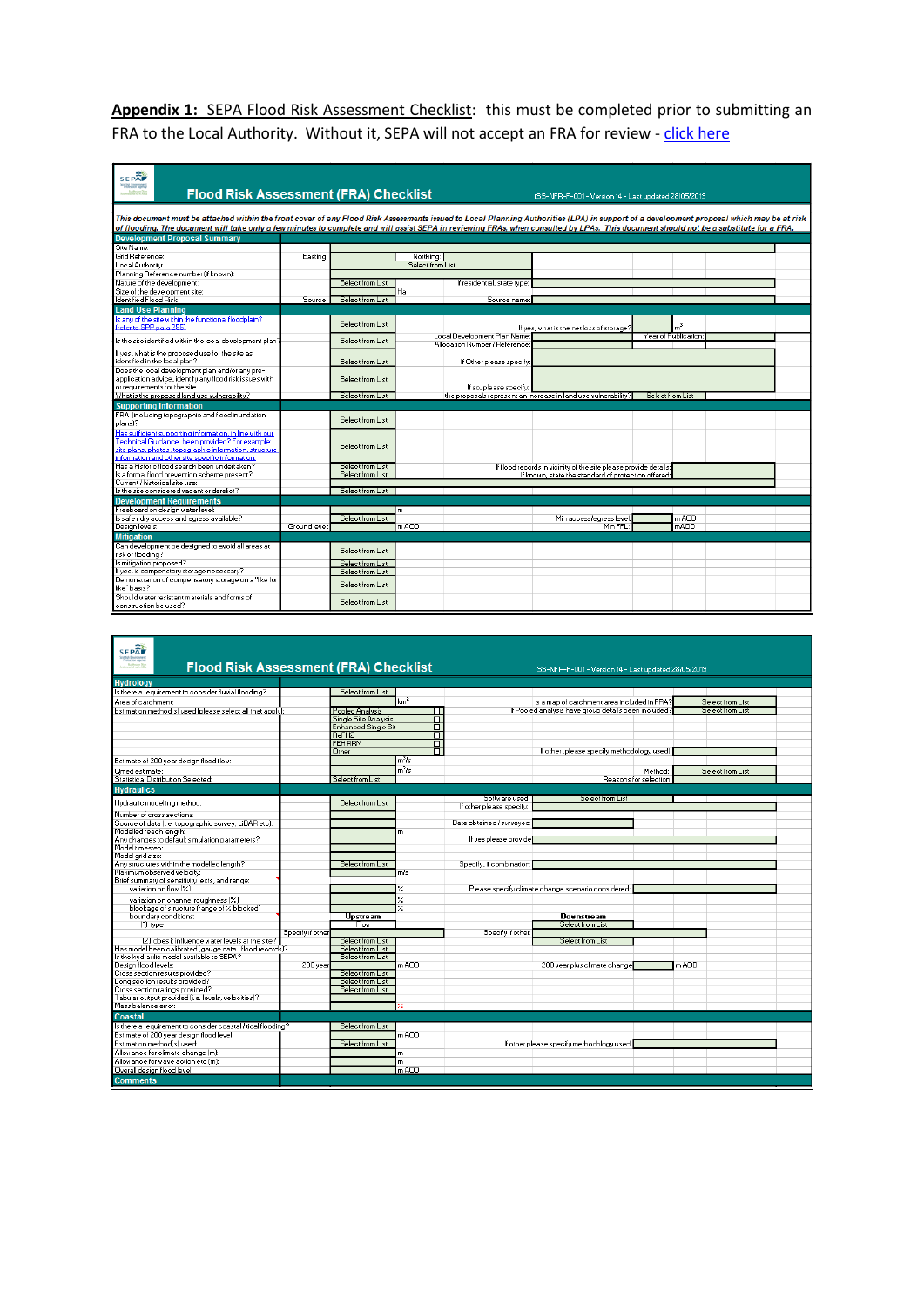# **Appendix 2:** Sources of Flooding

It should be noted that flooding might occur due to a combination of more than one type of flood process.

Fluvial: Flooding originating from a watercourse either natural or culverted. Fluvial flooding is normally caused when the river channel, or culvert capacity is exceeded and water flows out of bank onto the floodplain. A floodplain is the areas of land adjacent to a watercourse, of any size, where floodwaters naturally flow/and or are stored during times of flood.

Coastal: Flooding originating from the sea (open coast or estuary) where water levels exceeded the normal tidal range and flood the low-lying areas that define the coastline. As stated in Chapter 6, coastal flooding can occur due to physical elements either acting on their own or in combination with each other:

- Predicted astronomical tide: Expected sea water level due to the gravitational effects of the sun and the moon.
- Storm surge residual: Elevated sea level caused by the combined effect of low pressure, and persistent strong wind. For every millibar drop in pressure, a 10mm rise in the sea surface elevation occurs.
- Wave effects: A function of both wind strength and open water 'fetch' length. Due to high winds, waves can also be associated with low-pressure systems, which cause storm surge effects as described above.
- **Local bathymetric effects: topographic funnelling due to the forcing of a large volume of** open seawater into a restricted coastal embayment e.g. estuary, tidal basin, or sea loch, which will elevate water levels locally.

Surface Water (Pluvial): Urban or rural flooding which results from rainfall-generated overland flow before the runoff enters any watercourse, drainage system, or sewer.

Surface Water (Drainage): Flooding due to surcharging of man-made drainage systems including combined sewers where the capacity of the system to discharge runoff has been exceeded.

Infrastructure Failure: Flooding due to the collapse/failure of man-made infrastructure including hydro-dams, water supply reservoirs, canals, flood defence structures, underground conduits such as sewers, water treatment tanks.

Groundwater: Flooding due to a significant rise in the water table, normally because of prolonged and heavy rainfall over a sustained period. Groundwater flooding is normally associated with catchments where porous substrate and/or aquifers exist, and can last for a considerable period, i.e. weeks or months. Different types of groundwater flooding include:

- **EXEC** Clearwater Flooding: Where prolonged heavy rainfall may cause the water table to rise above the ground surface or above the floor level of underground structures such as basements. Scottish aquifers are not as susceptible to Clearwater flooding as is the English Chalk aquifers. It is most likely to occur in unconsolidated sand/gravel deposits with a very shallow water table and in fractured sedimentary bedrock aquifers with relatively large seasonal fluctuations in groundwater level, and/or a shallow water table.
- **Alluvial and Coastal Groundwater Flooding: Where an aquifer (such as a deposit of river** gravel) is in hydraulic continuity with a river, if sustained for a long enough period of time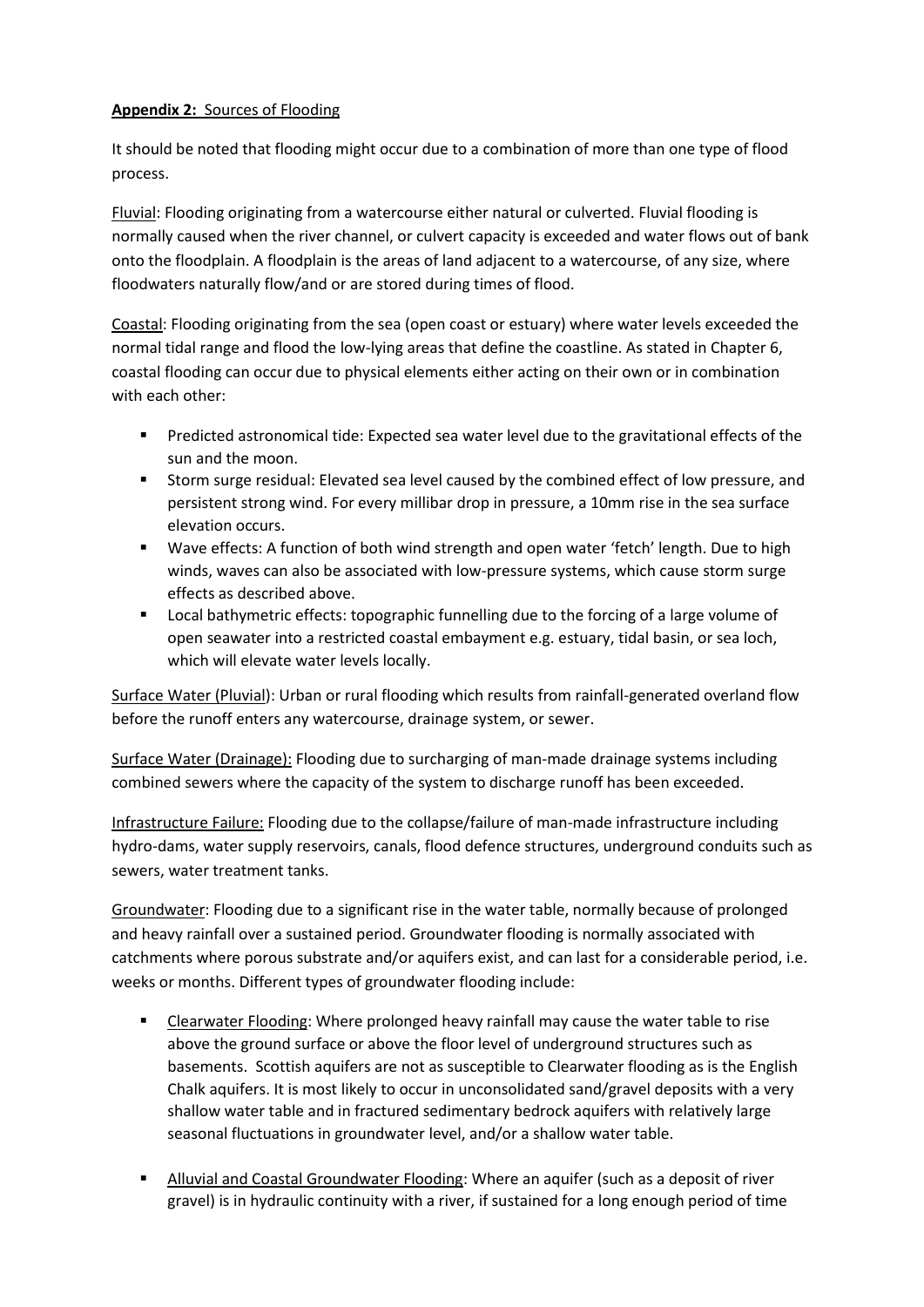high river levels will lead to high groundwater levels within the aquifer. This type of groundwater flooding will occur even when the river remains in bank. If groundwater levels exceed the elevation of the floodplain, or basement, then flooding will occur. It is most likely to occur in superficial sand and gravel aquifers in river valleys. A similar mechanism can occur where a coastal aquifer is in hydraulic continuity with the sea or estuary. An extreme high tide can result in groundwater flooding. Alluvial groundwater flooding is considered the most likely source of groundwater flooding in Scotland due to the widespread deposits of alluvial sand and gravel aquifers in major river valleys.

- Groundwater Rebound: A reduction in groundwater abstraction will cause groundwater levels to rise locally. Where groundwater rebound occurs water may issue from previously dry spring lines. Where dewatering activities associated with mining have stopped, this will also cause local groundwater levels to rise, a process known as mine water rebound. Where this occurs, water may issue from previously dry shafts or enter previously dry opencast workings. Mine water rebound can be a particular problem in Lothian, and Fife.
- Ground Subsidence: This is caused by the collapse of underground voids created by mining or the dissolution of highly soluble rocks. If subsidence takes the ground surface below the water table then groundwater flooding will occur. Due to the typical geology of Scotland, subsidence flooding is more likely to be linked to past mining activities.
- Artificial Obstruction of Groundwater Flow: Obstructions such as foundations, pipes, and flood protection schemes may create a dam for groundwater and cause levels to rise. If such obstructions are extensive, they may reduce the storage capacity and transmissivity of the aquifer. If former quarries or mine workings are infilled with a material with a lower permeability, this may cause a diversion of groundwater flow and generation of new discharge areas.
- Artificial Conduits for Groundwater Flow: Inappropriately constructed, uncapped, or damaged boreholes may allow groundwater to leak upwards from confined aquifers. If unlined trenches intercept aquifers with high groundwater levels, the trenches may fill with groundwater. The trenches may act as artificial springs and conduits for water. This could potentially overwhelm any drainage network with which they are connected, and therefore the potential for groundwater flooding should be assessed as part of an appropriate drainage impact assessment.
- Artificial Recharge: This can be a particular issue in urban areas, where leaking drains, sewers, and water supplies may artificially recharge aquifers. Infiltration drainage systems may also locally raise groundwater levels.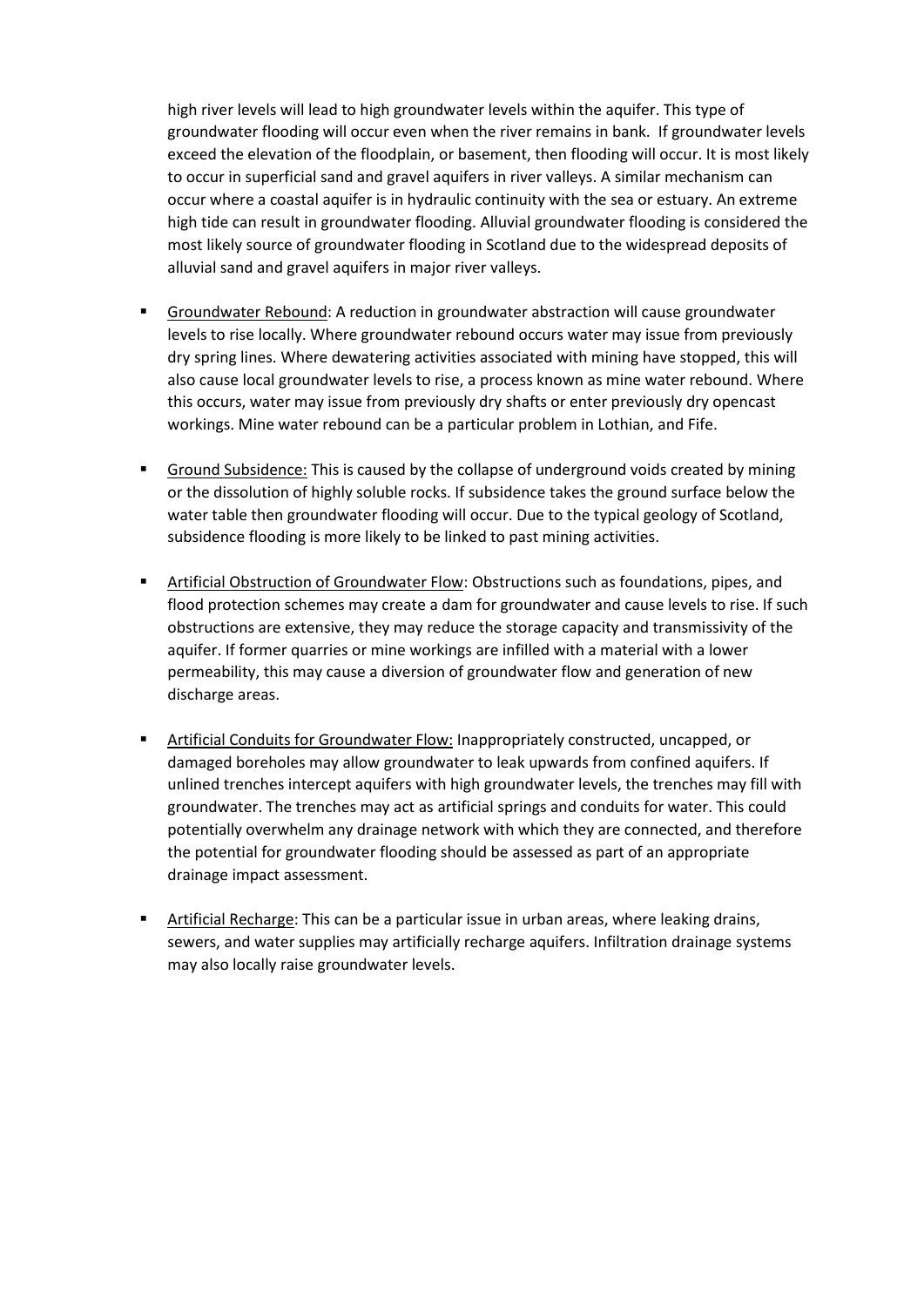| <b>Source</b>                             | Sub-source                                                    | <b>Type</b>                                                                                                                    | <b>Comments</b>                                                                                                                                                                                               |
|-------------------------------------------|---------------------------------------------------------------|--------------------------------------------------------------------------------------------------------------------------------|---------------------------------------------------------------------------------------------------------------------------------------------------------------------------------------------------------------|
|                                           |                                                               |                                                                                                                                |                                                                                                                                                                                                               |
| Local Authority                           | Flood Prevention Authority<br>and/or Planning Authority       | 1) Biennial Flood Reports / flood<br>photos.<br>2) Flood Prevention Scheme<br>studies<br>3) Strategic Flood Risk<br>Assessment | 1) Often available on Council website.<br>2) Feasibility studies are often undertaken for<br>areas where no formal flood prevention<br>measures currently exist.<br>Many councils have an e-planning website. |
|                                           |                                                               | Flood Risk Assessments for<br>planning                                                                                         |                                                                                                                                                                                                               |
| <b>Scottish Water</b>                     |                                                               | Flood incident reports.                                                                                                        |                                                                                                                                                                                                               |
| <b>SEPA</b>                               | Flood Risk Hydrology.<br><b>National Flood Risk</b>           | Flood photos, post-flood survey<br>data.                                                                                       | SEPA flood risk hold information on past flood<br>events in Scotland in various formats                                                                                                                       |
|                                           | Assessment                                                    | Digitised records of past flooding<br>from multiple sources                                                                    | Available via SEPA website here                                                                                                                                                                               |
| Scottish<br>Government                    | <b>SEPA</b>                                                   | SEPA Flood Map (2014).                                                                                                         | Available on-line here                                                                                                                                                                                        |
| <b>British</b><br>Hydrological<br>Society | University of Dundee                                          | Chronology of British<br><b>Hydrological Events</b>                                                                            | Available on-line at<br>http://www.dundee.ac.uk/geography/cbhe/                                                                                                                                               |
| Media                                     | Television and Newspaper                                      | Flood reports/ photographs.                                                                                                    | Material may be found on-line.                                                                                                                                                                                |
| <b>SNIFFER</b>                            | Coastal Flooding in<br>Scotland: A Scoping Study<br>2008      | Final report and GIS data can be<br>found here                                                                                 | Information on past coastal flood events in<br>Scotland as well as the dominant coastal<br>processes.                                                                                                         |
| Academia                                  | Academic staff and/or<br>students.                            | Flood studies for specific areas.                                                                                              |                                                                                                                                                                                                               |
| Local Flood<br>Groups                     | Local residents                                               | Anecdotal accounts of flooding<br>and/or flood photos.                                                                         |                                                                                                                                                                                                               |
| Library/Archives                          | Books, journals,<br>magazines, newspapers,<br>church records. | Historical flood information &<br>photos.                                                                                      |                                                                                                                                                                                                               |
| Internet                                  | Web search                                                    | Accounts of flooding and photos.                                                                                               | Numerous data sources exist on-line.                                                                                                                                                                          |
| Buildings/bridges                         | Can be on a plaque                                            | Epigraphic flood data                                                                                                          | Often levels of past extreme floods are marked<br>on buildings and bridges.                                                                                                                                   |

## **Appendix 3:** Potential Sources of Flood Risk Information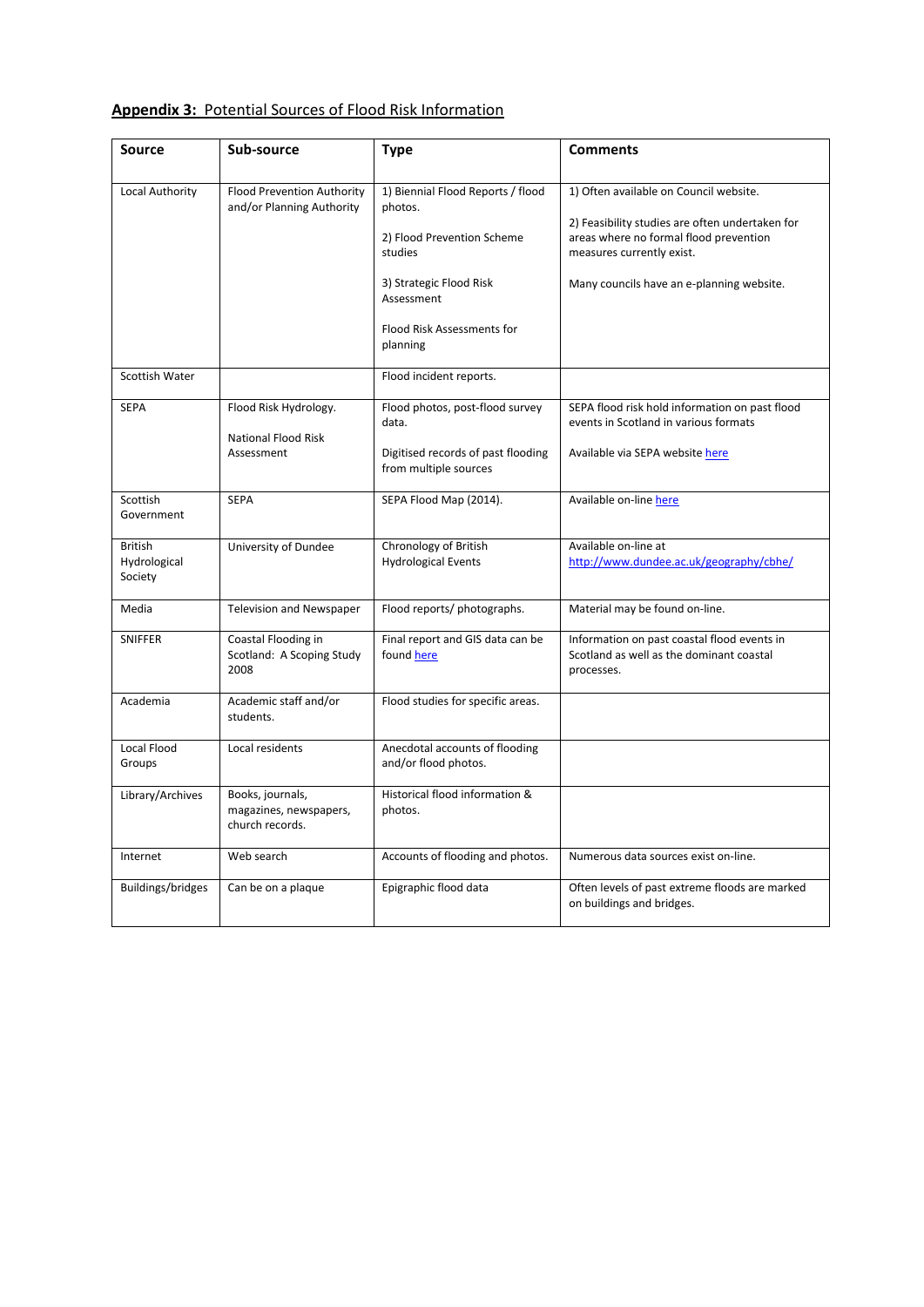#### **Appendix 4:** Flood Probability

The annual probability of flooding is the statistical chance (or risk) that a location will flood in any given year and relates to a particular size or magnitude of flood, e.g. the 0.5% AP event is smaller in size than the 0.1% AP event (although a 1% AP event will occur more frequently than a 0.1% AP event).

For any given location, the 0.5% AP flood should (in theory) affect a smaller spatial area, *or*, will inundate the same area to a lesser depth (if the floodplain is constricted by topography), than the larger 0.1% AP flood. The chance of experiencing the larger 0.1% AP flood, however, is smaller as explained below:

 For the same location, the **0.5% AP** flood can be expressed as 'the flood which has a 0.5% chance of occurring in any given year' (i.e. there is a 1 in 200 chance of experiencing a flood of that size, at that location). It is also referred to as the 200-year flood or the flood with a return period of 200 years.

However, it does not follow that if a location suffers the 0.5% AP flood this year, it will not be flooded again to this extent for 199-years. Statistically, the chance or probability of experiencing the 0.5% AP flood remains the same in any given year. Furthermore, it also does not follow that over any 200-year period, the 0.5% AP (200-year) flood will definitely be experienced, e.g. statistically the chance of experiencing the 200-year flood within a 200-year period is only 63% (see Table 1 below).

|                    | <b>FLOOD EVENT</b> |               |                 |                  |
|--------------------|--------------------|---------------|-----------------|------------------|
| <b>DESIGN LIFE</b> | 50yr (2% AP)       | 100yr (1% AP) | 200yr (0.5% AP) | 1000yr (0.1% AP) |
| (years)            |                    |               |                 |                  |
| $\mathbf{1}$       | $\overline{2}$     | $\mathbf{1}$  | 0.5             | 0.1              |
| 10                 | 18                 | 10            | 5               | $\mathbf{1}$     |
| 20                 | 33                 | 18            | 10              | $\overline{2}$   |
| 50                 | 64                 | 39            | 22              | 5                |
| 70                 | 76                 | 50            | 30              | $\overline{7}$   |
| 100                | 87                 | 63            | 39              | 10               |
| 200                | 98                 | 87            | 63              | 18               |

**Table 2**: Probability of experiencing a range of flood events over different periods (design life)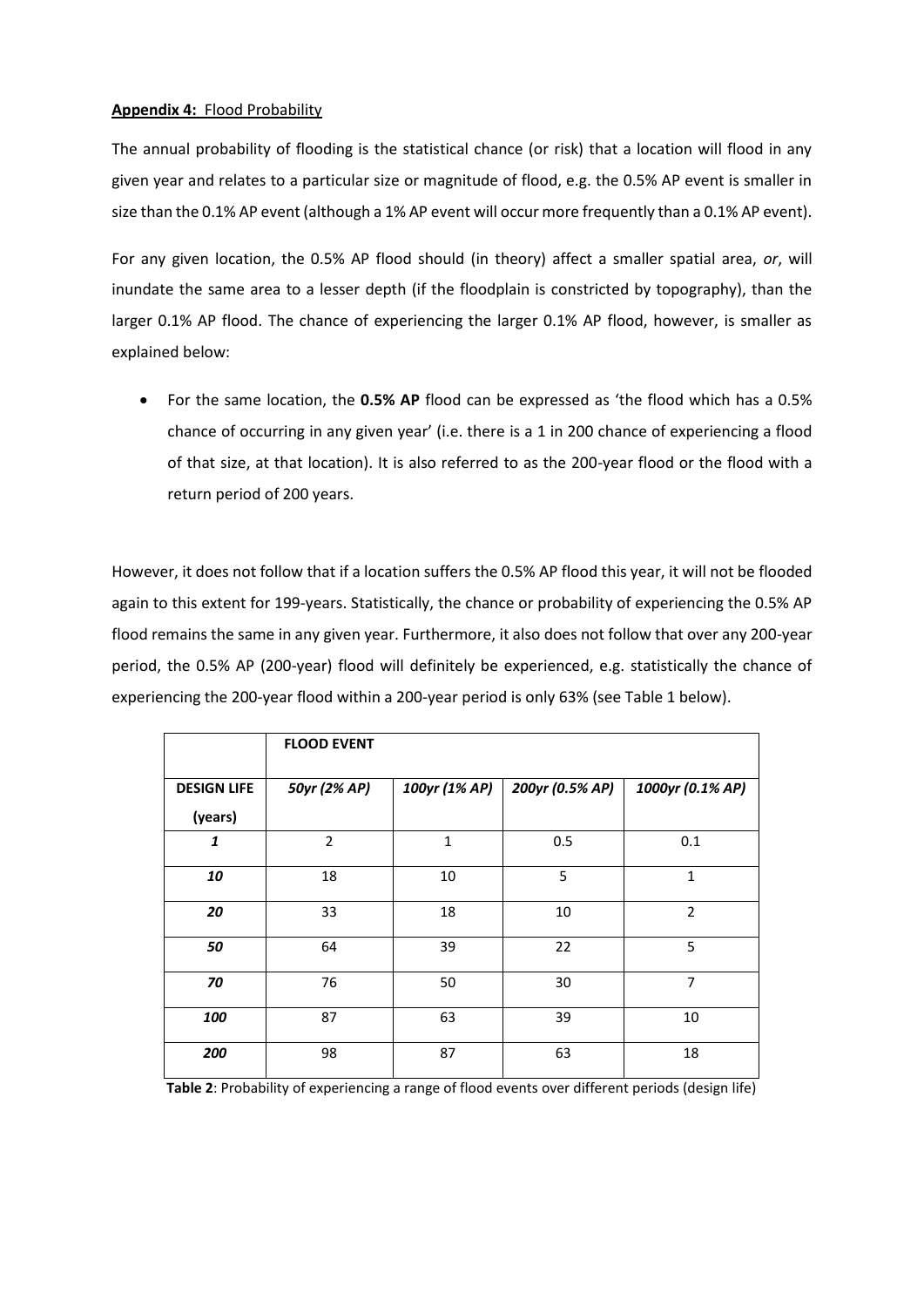## **Appendix 5:** Glossary

**Afflux:** A rise in water level above the normal surface of water in a channel that is caused by a partial obstruction.

**Annual Probability (AP):** The estimated probability of a flood of a given magnitude occurring in any year. As an example, a 200-year flood can be expressed as having a 0.005 AEP (Annual Exceedance Probability), or a 0.5% Annual Probability of occurrence. Other terms include 200-year return period, or a 1 in 200 chance of occurring in any given year. AEP is the reciprocal of return period.

**Antecedent Conditions**: The condition of a catchment area at the start of a rainfall event. In terms of hydrological modelling, it is standard to consider rainfall total over the three days prior.

**Aquifer**: A source of groundwater comprising water-bearing rock, sand, or gravel capable of yielding significant quantities of water.

**Boundary Condition**: A specified variable, typically water level or flow, which is defined at the edge of the spatial extent of the model to allow the model to solve its governing equations.

**Catchment**: The upstream area contributing to flow or runoff to a particular point on a watercourse.

**Conveyance Capacity:** The theoretical capacity to pass flow (discharge) at a fixed point, defined as a product of channel cross-sectional area and hydraulic radius, reduced by hydraulic roughness. Factors that affect conveyance capacity include, shape of channel cross-section, type and grade of in channel material, bank material, bed slope and wetted perimeter.

**Culvert**: Covered or enclosed channel or pipe that forms a watercourse or conduit below ground level.

**Design Event**: An historic or notional flood event of a given annual flood probability against which the suitability of a proposed development is assessed and mitigation measures, if any are designed.

**Design Flood**: Magnitude of the flood adopted for the design of a site, or flood protection scheme. Usually defined in relation to the severity of the flood in terms of its return period.

**Discharge:** Rate of flow of water normally expressed as cubic metres per second (m<sup>3</sup>/s)

**Erosion**: Process where sediment is removed by action of flowing water or waves. Refer also to Sediment Transport.

**Flood Event**: A flooding incident characterised by its peak level or flow, or by its level or flow hydrograph.

**Flood\*:** The temporary covering of water, from any source, not normally covered by water, but not including the overflow of a sewage system.

**Floodplain\***: The generally flat, naturally formed areas adjacent to a watercourse or the sea where water flows in time of flood or would flow but for the presence of flood prevention measures. The limits of a floodplain are defined by the peak water level of an appropriate return period. See also Functional Floodplain.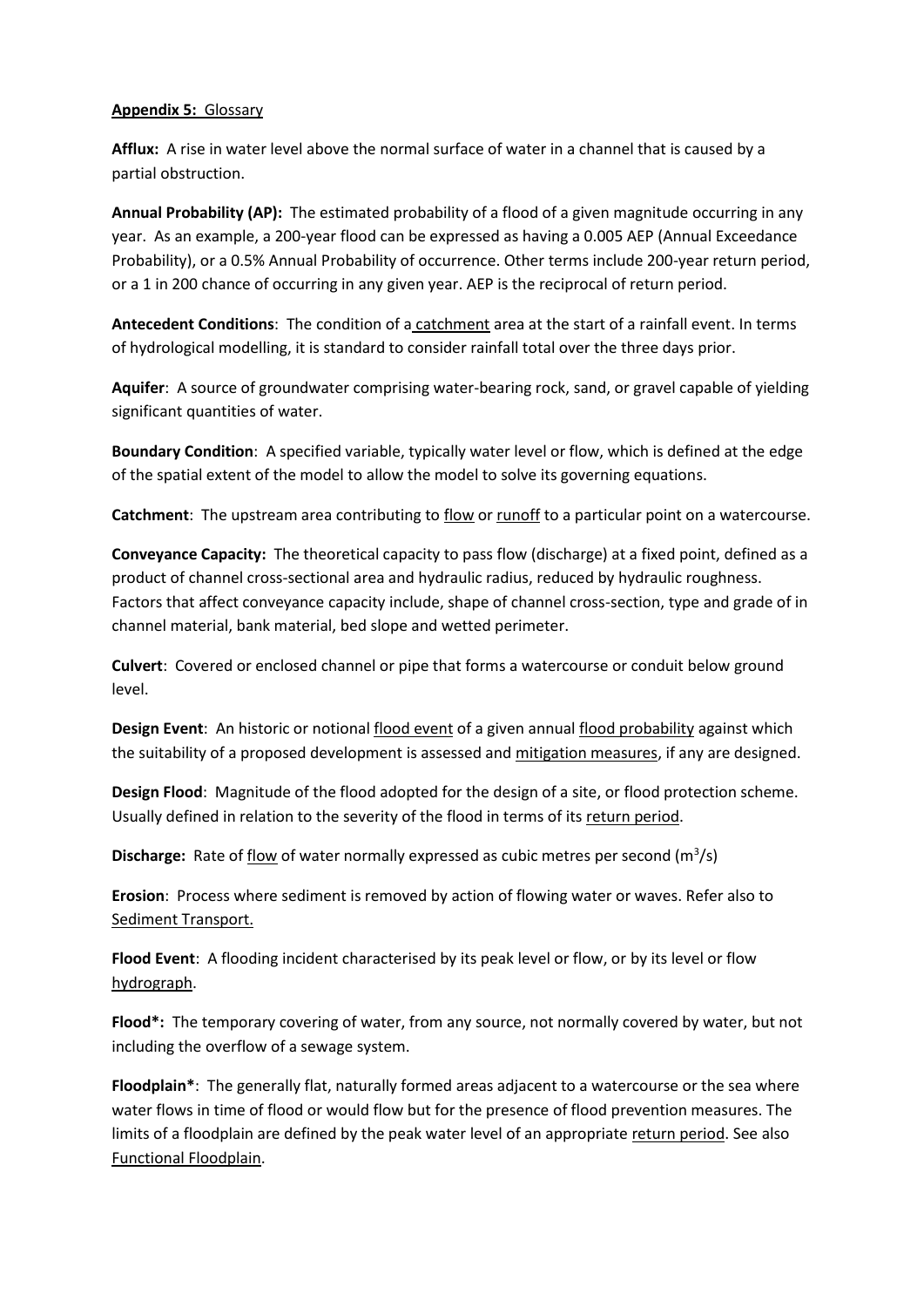**Flood Probability**: The estimated probability of a flood of given magnitude being equalled or exceeded in any specific period. Refer also to Annual Probability and Return Period.

**Flood Risk\***: An expression of the combination of the flood probability and the potential adverse consequences associated with a flood, for the human health, the environment, cultural heritage, and economic activity.

**Flood Storage**: The temporary storage of excess runoff or river flow in ponds, basins, reservoirs, or on the floodplain

**Flow:** Volume of water that passes through a channel cross section in a given unit of time. Normally expressed as cubic metres per second  $(m^3/s)$ .

**Freeboard**: The difference between the design flood level and the finished floor levels of a development, or soffit /deck levels of a bridge or culvert

**Froude Number:** Dimensionless number representing ratio between inertia and the force of gravity in a fluid, taking the value of unity for critical flow, i.e. Supercritical flow >1; Critical flow = 0; Subcritical flow <1.

**Functional Floodplain\*:** The areas of land where water flows in times of flood which should be safeguarded from further development because of their function as flood water storage (and conveyance) areas. For planning purposes, the functional floodplain will generally have an equal to or greater than 0.5% (1 in 200) probability of flooding in any year.

Hydrograph: A graph that shows the variation with time of the level or discharge in a watercourse, as well as providing the total volume of runoff for that specific event.

**Inlet**: Entry point into a culvert

**Invert**: The lowest internal point (entry point) of any cross section in a culvert or pipe.

**Mitigation Measure**: An element of development design that may be used to manage flood risk to the development, or to avoid an increase in flood risk elsewhere.

**Outlet**: Exit point from a culvert

**QMED**: Median annual flood or the 1 in 2-year flood (or the 50% Annual Probability).

**Return Period**: A term used to express flood probability. It refers to the estimated average time gap between floods of a given magnitude e.g. 1 in 200-year flood. The definition differs whether the estimate was made using Annual Maximum Data or Partial Duration Data. Either way, it does not mean that if a location experienced an estimated 200-year flood, that it will not be flooded again for 200 years. Therefore, use of the annual probability term may be preferred.

**Roughness:** A measure of the resistance to flow in a channel, representing the irregularity, type and grade of the bed and bank materials/ vegetation, and other factors that act to impede flow. Roughness is a key variable in the determination of conveyance capacity. The most commonly applied definition of roughness is Manning's Coefficient (n).

**Runoff**: The total flow of water (minus any losses) from a catchment or smaller defined area, for any given rainfall or snowmelt event.